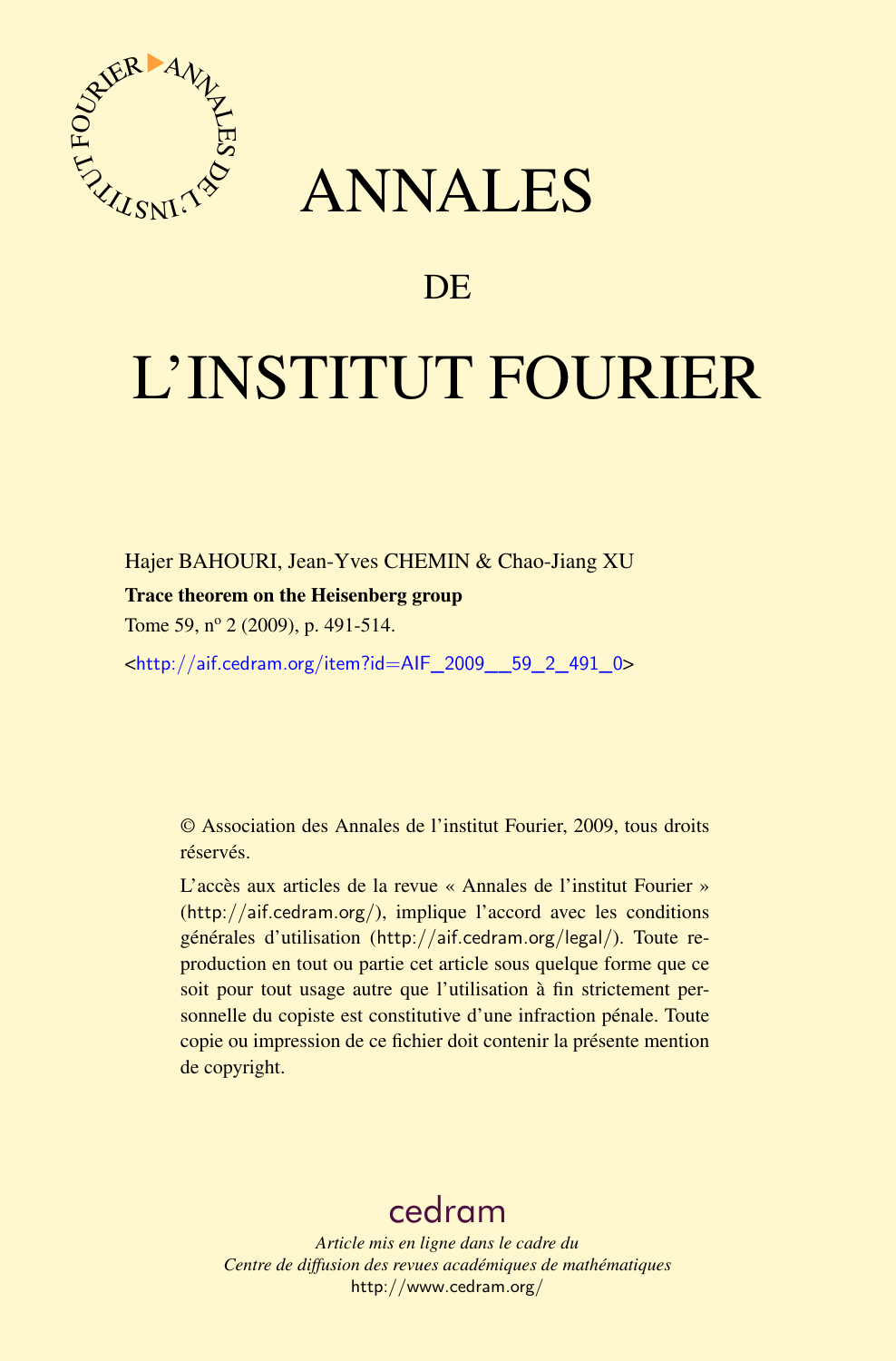### TRACE THEOREM ON THE HEISENBERG GROUP

#### **by Hajer BAHOURI, Jean-Yves CHEMIN & Chao-Jiang XU**

ABSTRACT. — We prove in this work the trace and trace lifting theorem for Sobolev spaces on the Heisenberg groups for hypersurfaces with characteristics submanifolds.

Résumé. — Dans ce travail, nous démontrons des théorèmes de trace et de relèvement pour les espaces de Sobolev sur le groupe de Heisenberg pour des hypersurfaces dont l'ensemble caractéristique est une sous-variété.

#### **1. Introduction**

In this work, we continue the study of the problem of restriction of functions that belong to Sobolev spaces associated to left invariant vector fields for the Heisenberg group  $\mathbb{H}^d$  initiated in [\[2\]](#page-23-0). As observed in [2], the case when  $d = 1$  is not very different from the case when  $d \geq 2$ , but the statement in this particular case are less pleasant. Thus, for the sake of simplicity, we shall assume that  $d \geq 2$ . Let us recall that the Heisenberg group is the space  $\mathbb{R}^{2d+1}$  of the (non commutative) law of product

$$
w\cdotp w'=(x,y,s)\cdotp (x',y',s')=(x+x',y+y',s+s'+(y|x')-(y'|x))\,.
$$

The left invariant vector fields are

$$
X_j = \partial_{x_j} + y_j \partial_s
$$
,  $Y_j = \partial_{y_j} - x_j \partial_s$ ,  $j = 1, ..., d$  and  $S = \partial_s = \frac{1}{2} [Y_j, X_j]$ .

In all that follows, we shall denote by  $\mathcal{Z} = (Z_{\ell})_{1 \leq \ell \leq 2d}$  defined by  $Z_j = X_j$ and  $Z_{i+d} = Y_i$  for j in  $\{1, \ldots, d\}$  and by  $\hat{Z}$  the modulus of smooth vector fields generated by  $\mathcal{Z}$ . Moreover, for any  $C^1$  function f, we shall state

$$
\nabla_{\mathbb{H}} f \stackrel{\text{def}}{=} (Z_1 \cdot f, \dots, Z_{2d} \cdot f).
$$

*Keywords:* Trace and trace lifting, Heisenberg group, Hörmander condition, Hardy's inequality.

*Math. classification:* 35Axx, 35Hxx, 35Sxx.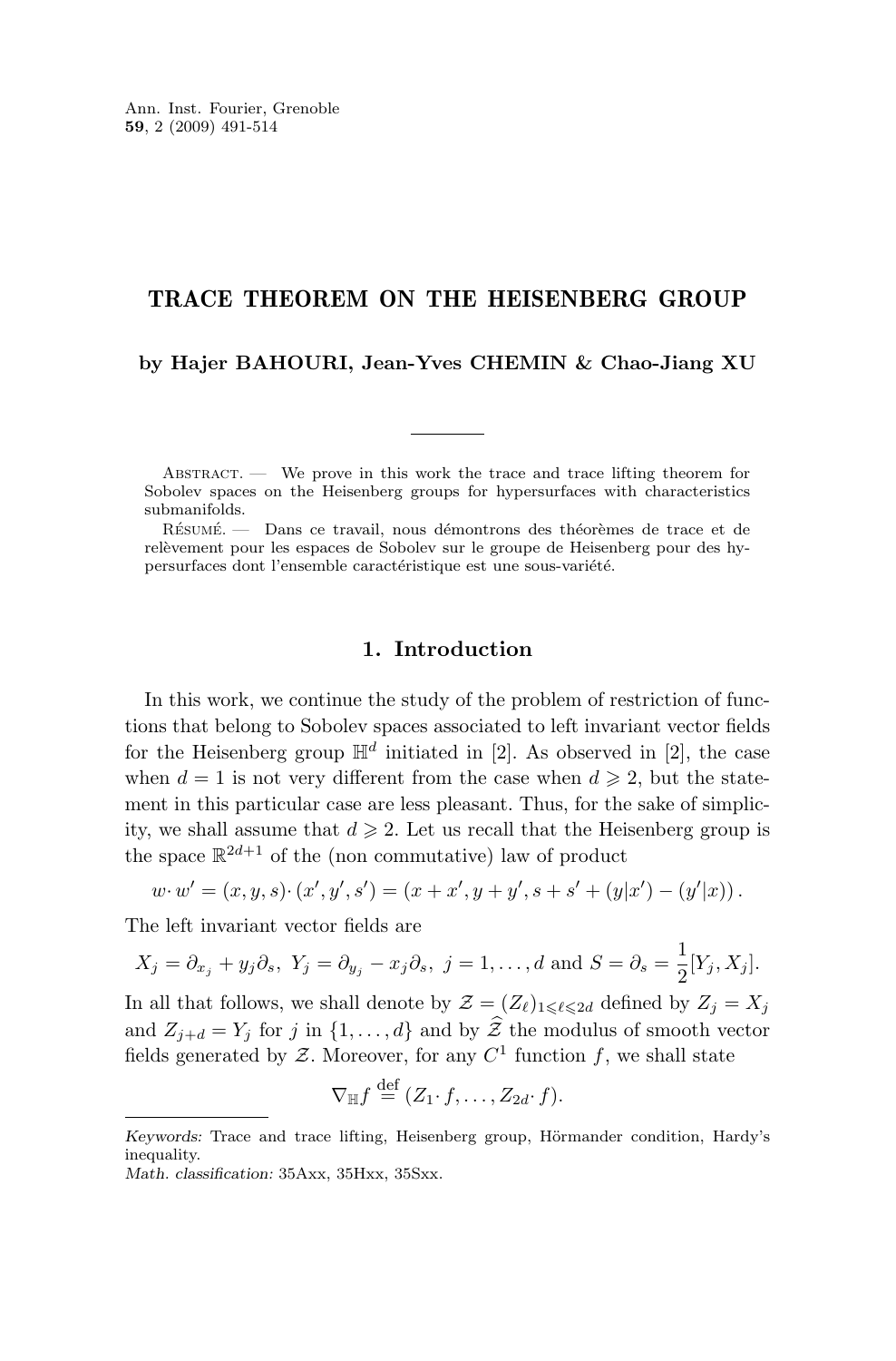The key point is that  $Z$  satisfies Hörmander's condition at order 2, which means that the family  $(Z_1, \ldots, Z_{2d}, [Z_1, Z_{d+1}])$  spans the whole tangent space  $T \mathbb{R}^{2d+1}$ .

For  $k \in \mathbb{N}$  and V an open subset of  $\mathbb{H}^d$ , we define the associated Sobolev space as following

$$
H^k(\mathbb{H}^d, V) = \left\{ f \in L^2(\mathbb{R}^{2d+1}) \mid \text{Supp } f \subset V
$$
  
and  $\forall \alpha \mid |\alpha| \leq k, Z^{\alpha} f \in L^2(\mathbb{R}^{2d+1}) \right\},\$ 

where if  $\alpha \in \{1,\ldots,2d\}^{k'}$ ,  $|\alpha| \stackrel{\text{def}}{=} k'$  and  $Z^{\alpha} \stackrel{\text{def}}{=} Z_{\alpha_1} \cdots Z_{\alpha_{k'}}$ . As in the classical case, when  $s$  is any real number, we can define the function space  $H^s(\mathbb{H}^d)$  through duality and complex interpolation, Littlewood-Paley theory on the Heisenberg group (see [\[4\]](#page-23-0)), or Weyl-Hörmander calculus (see [\[7\]](#page-24-0), [\[8\]](#page-24-0) and [\[9\]](#page-24-0)).

It turns out that these spaces have properties which look very much like the ones of usual Sobolev spaces, see [\[2\]](#page-23-0) and their references.

The purpose of this paper is the study of the problems of trace and trace lifting on a smooth hypersurface of  $\mathbb{H}^d$  in the frame of Sobolev spaces. Let us point out that the problem of existence of trace appears only when  $s$  is less than or equal to 1. Indeed, under the sub-ellipticity of system  $Z$ , the space  $H^s(\mathbb{H}^d)$  is included locally in  $H^{\frac{s}{2}}(\mathbb{R}^{2d+1})$ . So if s is strictly larger than 1, this implies that the trace on any smooth hypersurface exists and belongs locally to the usual Sobolev space  $H^{\frac{s}{2}-\frac{1}{2}}$  of the hypersurface. Thus the case when  $s = 1$  appears as the critical one. It is the case we study here.

#### **1.1. Statement of the results**

Two very different cases then appear: the one when the hypersurface is non characteristic, which means that any point  $w_0$  of the hypersurface  $\Sigma$  is such that  $\mathcal{Z}_{|w_0} \not\subset T_{w_0} \Sigma$ , and the one when some point  $w_0$  of the hypersurface  $\Sigma$  is characteristic, which means that  $\mathcal{Z}_{|w_0} \subset T_{w_0}\Sigma$ .

The non characteristic case is now well understood. In [\[2\]](#page-23-0), we give a full account of trace and trace lifting results on smooth non characteristic hypersurfaces for  $s > \frac{1}{2}$ . This result generalize various previous results (see among others  $[6]$ ,  $[10]$  and  $[12]$ ).

Let us recall this theorem in the case of  $H<sup>1</sup>$  (see [\[2\]](#page-23-0) for the details). If  $w_0$  is any non characteristic point of  $\Sigma$ , then there exists at last one of the vector fields  $Z_1, \ldots, Z_{2d}$  which is transverse to  $\Sigma$  at  $w_0$ . We define  $\widehat{Z}_{\Sigma}$  by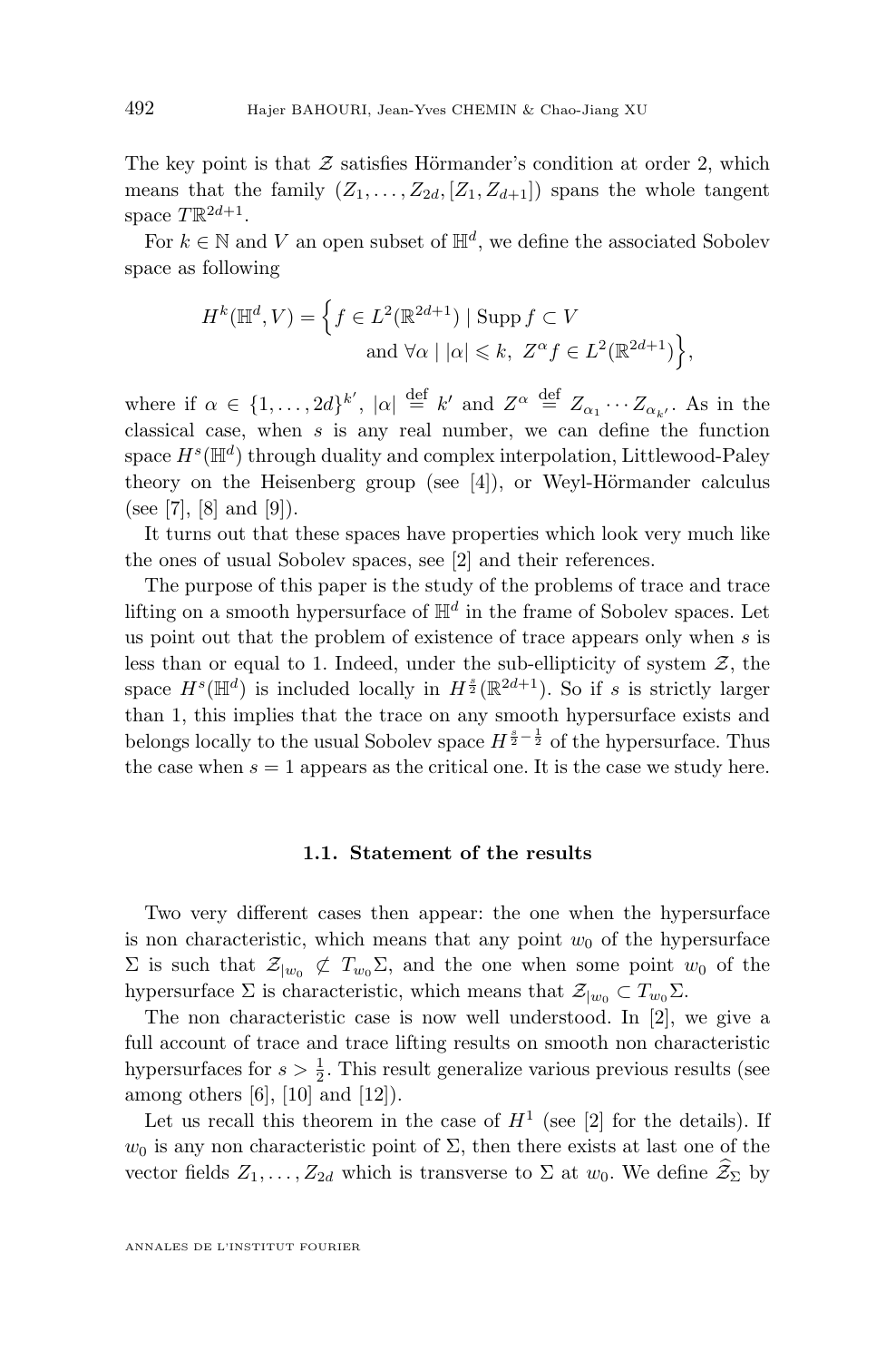<span id="page-3-0"></span> $\mathcal{Z}_{\Sigma|_w} = T_w \Sigma \cap \mathcal{Z}_{|w|}$  (for w in  $\Sigma$ ). It is easily checked that, if g is a local defining function of  $\Sigma$ , the family  $\mathcal{R}_{\Sigma}$ 

$$
R_{j,k} \stackrel{\text{def}}{=} (Z_j \cdot g)Z_k - (Z_k \cdot g)Z_j
$$

generates  $\widehat{Z}_{\Sigma}$  and that it satisfies the Hörmander condition at order 2 (see for instance Lemma 4.1 of [\[2\]](#page-23-0)). We define, for an open subset W of  $\Sigma$ ,

$$
H^k(\mathcal{R}_{\Sigma}, W) = \left\{ f \in L^2(W) \mid \forall (j, k), \ R_{j,k} u \in L^2(W) \right\}
$$

We have proved the following trace and trace lifting theorem in [\[2\]](#page-23-0):

THEOREM 1.1. — Let us suppose that  $\Sigma$  is non characteristic on an *open subset* V *of*  $\mathbb{H}^d$ , then the trace operator on  $\Sigma$  denoted by  $\gamma_{\Sigma}$  is an onto continuous map from  $H^1(\mathbb{H}^d, V)$  onto

$$
\left[H^1(\mathcal{R}_{\Sigma}, V \cap \Sigma), L^2(V \cap \Sigma)\right]_{\frac{1}{2}} \stackrel{\text{def}}{=} H^{\frac{1}{2}}(\mathcal{R}_{\Sigma}, V \cap \Sigma).
$$

*Remark.* — As the system  $\mathcal{R}_{\Sigma}$  satisfies the Hörmander's condition at order 2, Theorem 1.1 implies in particular that  $\gamma_{\Sigma}$  maps  $H^1(\mathbb{H}^d, V)$  into the classical Sobolev space  $H^{\frac{1}{4}}(V \cap \Sigma)$ .

We shall now consider the characteristic case. The set of characteristic points of  $\Sigma$ 

$$
\Sigma_c = \Big\{ w \in \Sigma \mid \mathcal{Z}_{|w} \subset T_w \Sigma \Big\},\
$$

may have a complicated structure. Let us introduce the following definition.

DEFINITION 1.1. — A characteristic point  $w_0$  of a hypersurface  $\Sigma$  is a *regular point of order* r *if and only if*

- i) for any 1-form  $\theta \in T^*\mathbb{R}^{2d+1}$  that vanishes on  $T\Sigma$  and such that  $\theta(w_0) \neq 0$ , the system  $(\mathcal{L}_{Z_j} \theta_{|T_{w_0} \Sigma})_{1 \leq j \leq 2d}$  is of rank r;
- ii) *near*  $w_0$ , the characteristic set  $\Sigma_c$  is a submanifold of  $\Sigma$  of codimen*sion*  $r$  *in*  $\Sigma$ *.*

Let us make some comments about this definition. A regular characteristic point of order 2d is exactly the familiar notion of non degenerate characteristic point. This notion of non degenerate characteristic point have been used in our preceding work [\[2\]](#page-23-0) to study this problem of trace.

As we shall prove in forthcoming Proposition [2.2,](#page-10-0) if  $g$  is a local defining function of  $\Sigma$ , the condition i) means exactly that the matrix  $(Z_i \cdot Z_j \cdot g)_{1 \leq i,j \leq 2d}$  is of rank r at  $w_0$ . Let us notice that, because, if  $i \in \{1, \ldots, d\}$  and  $j \neq i + d$ ,

$$
(Z_i \cdot Z_{i+d} \cdot g)(w_0) - (Z_{i+d} \cdot Z_i \cdot g)(w_0) = -2\partial_s g(w_0) \neq 0
$$

TOME 59 (2009), FASCICULE 2

.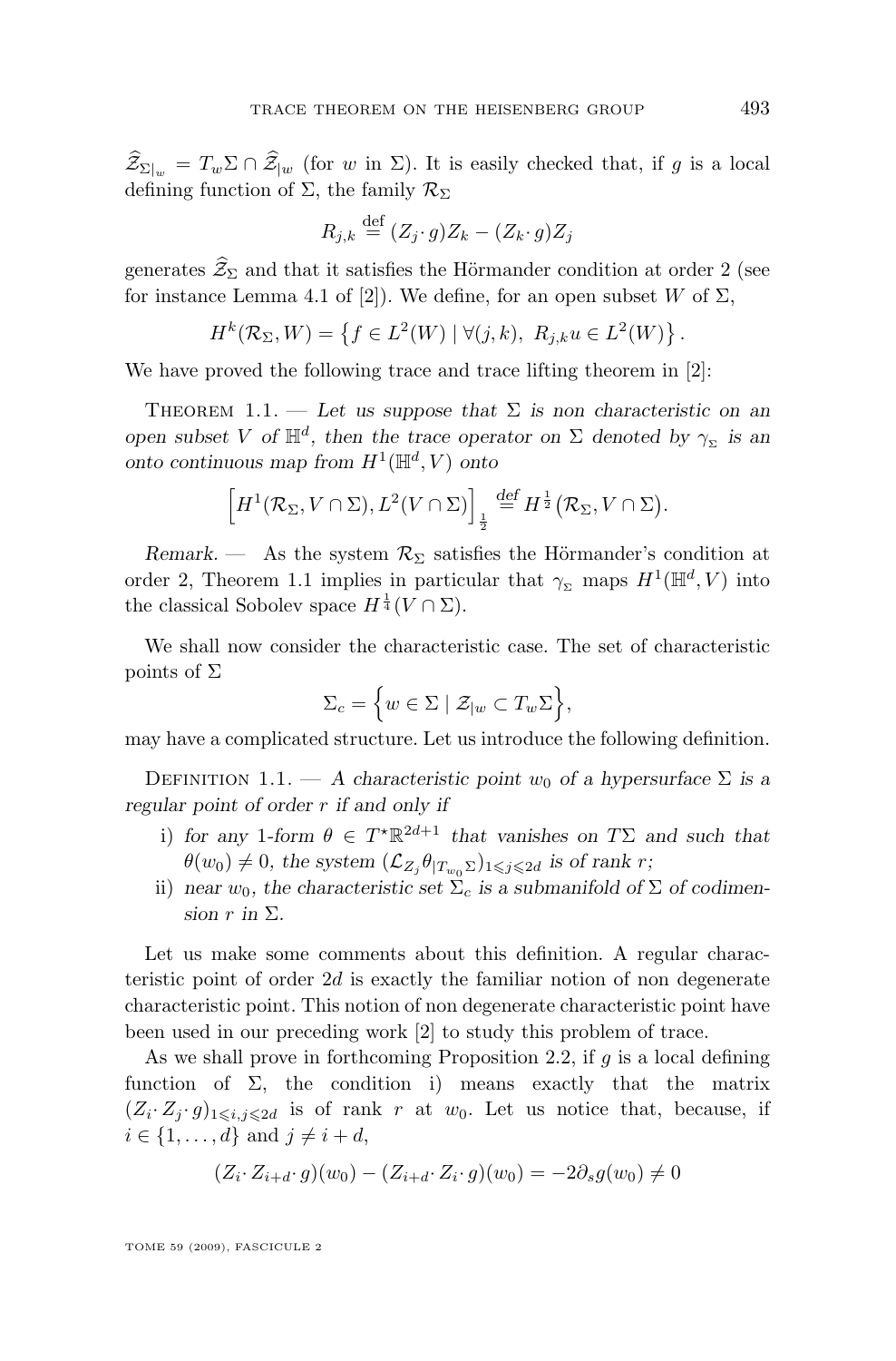and

$$
(Z_i \cdot Z_j \cdot g) = (Z_j \cdot Z_i \cdot g),
$$

the rank of the matrix  $(Z_i \cdot Z_j \cdot g)_{1 \leq i,j \leq 2d}$  is at least d at  $w_0$ .

Let us give some examples. First let us consider the case when the hypersurface  $\Sigma$  is given by an equation of the type  $s - P(x, y)$  where P is a homogeneous polynomial of degree 2 on  $\mathbb{R}^{2d}$ . Let us observe that this equation is homogeneous of order 2 with respect to the dilations of Heisenberg group  $d_{\lambda}(x, y, s) \stackrel{\text{def}}{=} (\lambda x, \lambda y, \lambda^2 s)$ . In this case  $w_0 = (0, 0, 0)$  is always a regular characteristic point. Indeed the family  $(Z_j \cdot g)_{1 \leq j \leq 2d}$  is a family of linear forms on  $\mathbb{R}^{2d}$ . As  $X_{j}|_{w_0} = \partial_{x_j}$  and  $Y_{j}|_{w_0} = \partial_{y_j}$ , the rank of the family is exactly the rank of the matrix  $(Z_i \cdot Z_j \cdot g)_{1 \leq i,j \leq 2d}$  at the point  $w_0$ . Thus  $\Sigma_c$  is obviously a linear submanifold of codimension r of  $\Sigma$ . This particular case is treated in [\[3\]](#page-23-0).

Now let us exhibit an example of non regular characteristic point. In the case when  $d = 2$ , let us define, for a in R,

$$
\Sigma_a = \left\{ (x_1, y_1, x_2, y_2, s) \in \mathbb{R}^5 \mid s = x_1 y_1 + a(x_1^3 + y_1^3) \right\}.
$$

If  $a = 0$ , as observed above, the origin is a regular characteristic point. A very easy computation shows that the rank of the matrix  $(Z_i \cdot Z_j \cdot g)_{1 \leq i,j \leq 4}$ is three. But the characteristic set  $\Sigma_{a,c}$  is the set of points of  $\Sigma_a$  such that

$$
3ax_1^2 = -2x_1 + 3ay_1^2 = y_2 = x_2 = 0.
$$

If  $a \neq 0$ , the characteristic set  $\Sigma_{a,c}$  reduces to the origin.

Let us introduce some rings of functions adapted to our situation.

DEFINITION 1.2. — Let W be any open subset of  $\Sigma$  and F a closed subset of W. Let us denote by  $C_F^{\infty}(W)$  the set of smooth functions a on  $W \setminus F$  *such that for any multi-index*  $\alpha$ , a constant  $C_{\alpha}$  *exists such that* 

$$
\forall \alpha \in \mathbb{N}^d \; |\partial^{\alpha} a(z)| \leqslant C_{\alpha} d(z, F)^{-|\alpha|},
$$

where *d* denotes the distance on  $\Sigma$  induced by the euclian distance on  $\mathbb{R}^{2d+1}$ .

Now let us define the vector fields on  $\Sigma$  which will describe the regularity on Σ.

DEFINITION 1.3. — Let  $w_0$  a characteristic point of a hypersurface  $\Sigma$ . Let *W* be a neighbourhood of  $w_0$ . We denote by  $\mathcal{Z}_{\Sigma}$  the  $C^{\infty}_{\Sigma_c}(W)$  modulus *spanned by the set vector fields of*  $\mathcal{Z} \cap T\Sigma_{|W}$  *that vanish on*  $\Sigma_c$ *.* 

As we shall see in Proposition [3.1,](#page-13-0) the modulus  $\mathcal{Z}_{\Sigma}$  is of finite type (of course as a  $C_{\Sigma_c}^{\infty}(W)$  modulus) if  $w_0$  is a regular characteristic point and W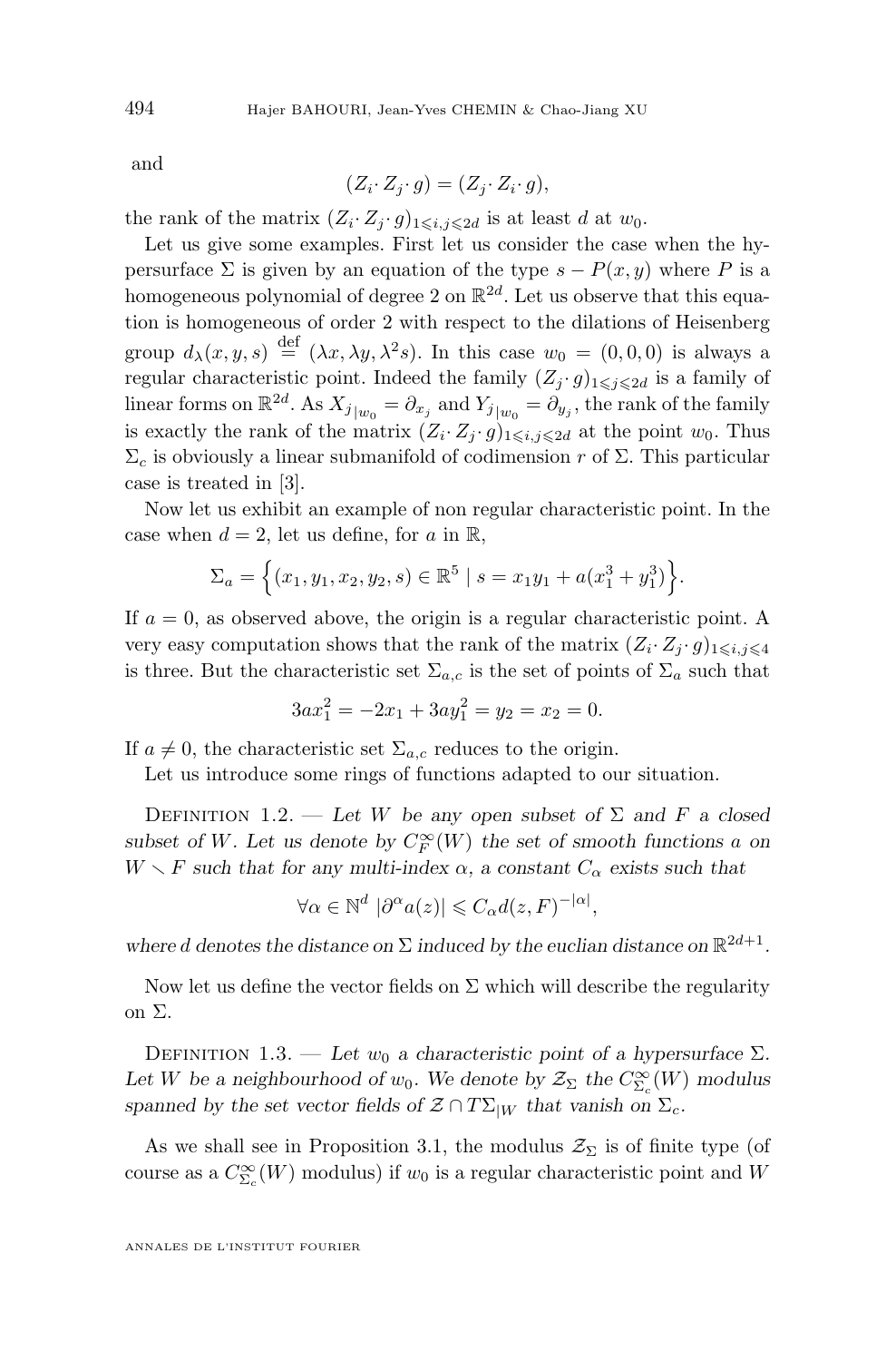<span id="page-5-0"></span>is chosen sufficiently small. If g is a local defining function of  $\Sigma$ , a generating system is given by

$$
(1.1) \t R_{j,k} \stackrel{\text{def}}{=} (Z_j \cdot g)Z_k - (Z_k \cdot g)Z_j \quad \text{for} \quad 1 \leq j < k \leq 2d.
$$

Now we are ready to introduce the space of traces.

DEFINITION 1.4. — Let  $w_0$  a regular characteristic point of a hypersur*face*  $\Sigma$ *. Let* W *be a sufficiently small neighbourhood of*  $w_0$ *. We denote by*  $H^1(\mathcal{Z}_\Sigma, W)$  the space of functions v of  $L^2(W)$  such that

$$
||v||_{H^1(\mathcal{Z}_\Sigma, W)}^2 \stackrel{\text{def}}{=} ||v||_{L^2(W)}^2 + \sum_{1 \le j,k \le 2d} ||R_{j,k}v||_{L^2(W)}^2 < \infty,
$$

*where the family*  $(R_{i,k})_{1\leq i,k\leq 2d}$  *is given by* (1.1)*.* If  $s \in [0,1]$ *, we define*  $H^s(\mathcal{Z}_{\Sigma}, V)$  by complex interpolation.

Our theorem is the following.

THEOREM 1.2.  $\qquad \qquad Let \omega_0$  a regular characteristic point of a hypersurface  $Σ. Let *V* be a sufficiently small neighbourhood of  $w_0$ . Then the restriction$ map  $\gamma_{\Sigma}$  is an onto continuous map from  $H^1(\mathbb{H}^d, V)$  onto  $H^{\frac{1}{2}}(\mathcal{Z}_{\Sigma}, V \cap \Sigma)$ .

Let us remark that, if  $w_0$  is a non degenerate characteristic point (*i.e.* a regular characteristic point of order  $2d$ ) this theorem is Theorem 1.8 of [\[2\]](#page-23-0).

#### **1.2. Structure of the proof**

In our paper [\[2\]](#page-23-0), we use a blow up of the point  $w_0$  (which is  $\Sigma_c$  in the case when the characteristic point  $w_0$  is of order 2d). Here we shall blow up the submanifold  $\Sigma_c$ . In order to do it, let us introduce a function  $\varphi \in \mathcal{D}(\mathbb{R}_+ \setminus \{0\})$  such that

(1.2) 
$$
\forall t \in [-1, 1] \setminus \{0\}, \ \sum_{p=0}^{\infty} \varphi(2^p t) = 1.
$$

Let us define the function  $\rho_c$  by  $\rho_c \stackrel{\text{def}}{=} (g^2 + |\nabla_{\mathbb{H}}g|^4)^{\frac{1}{4}}$ . Now writing that for any function u in  $L^2(\rho_c \leq 1)$ ,

(1.3) 
$$
u = \sum_{p=0}^{\infty} \varphi_p u \quad \text{with} \quad \varphi_p(w) \stackrel{\text{def}}{=} \varphi(2^p \rho_c(w)),
$$

we apply Theorem [1.1](#page-3-0) of trace and trace lifting to each piece  $\varphi_p u$  which is supported in a domain where  $\Sigma$  is non characteristic because  $\rho_c \sim 2^{-p}$ in this domain. This decomposition leads immediately to the problem of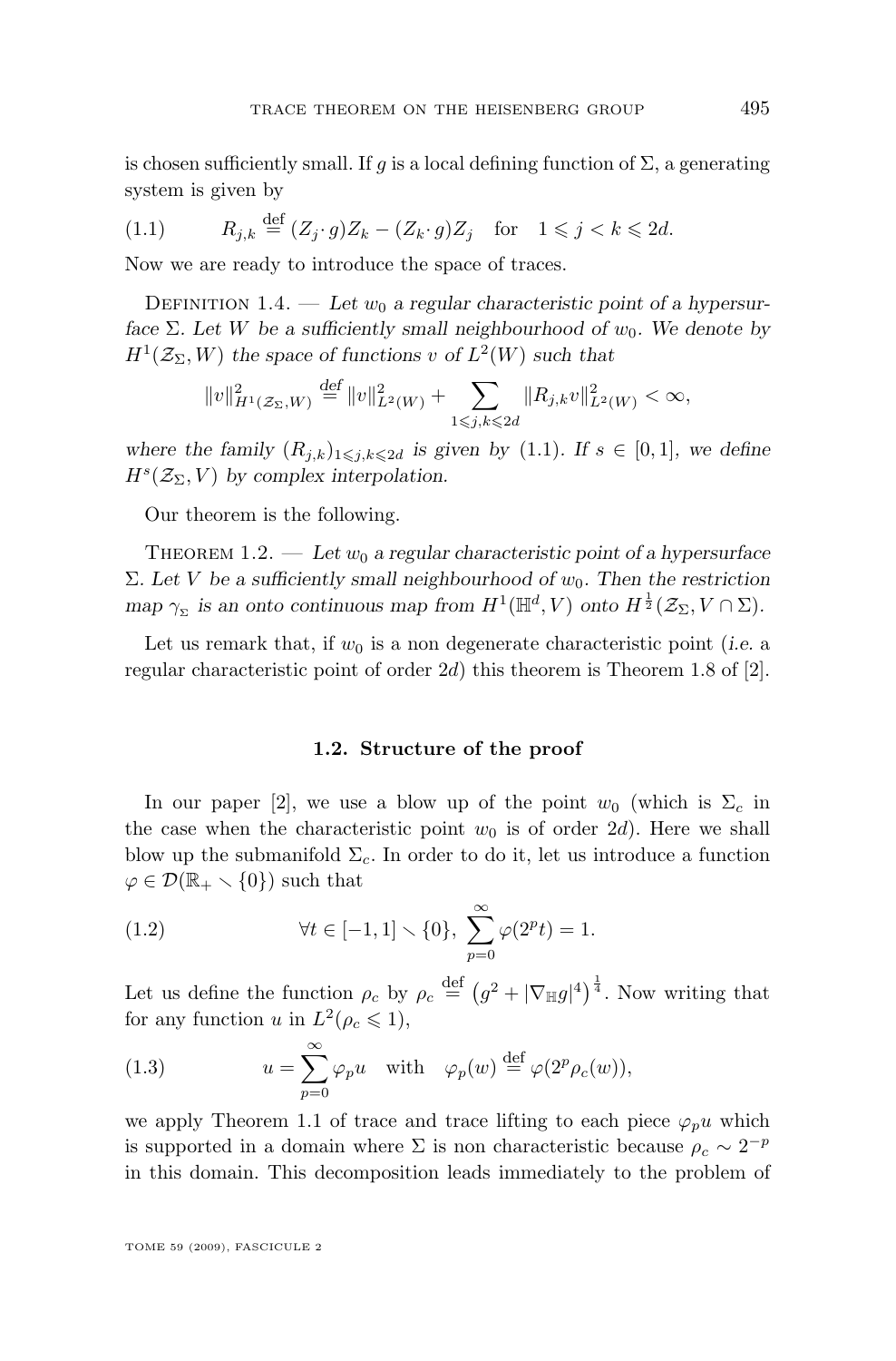<span id="page-6-0"></span>estimating the norm  $H^1(\mathbb{H}^d)$  of each piece  $\varphi_p u$ . Leibnitz formula and the chain rule tell us that

$$
\nabla_{\mathbb{H}}(\varphi_p u) = \varphi_p \nabla_{\mathbb{H}} u + 2^p \varphi'(2^p \rho_c) u \nabla_{\mathbb{H}} \rho_c.
$$

Let us observe that, as

$$
Z_j \rho_c^4 = 2gZ_j \cdot g + 4|\nabla_{\mathbb{H}}g|^2 \sum_{k=1}^{2d} (Z_k \cdot g) Z_j \cdot (Z_k \cdot g),
$$

we have, for any real number  $s, |\nabla_{\mathbb{H}} \rho_c^s| \leqslant C_s \rho_c^{s-1}$ . As the support of  $\varphi'(2^p \rho_c)$  included in  $\rho_c \sim 2^{-p}$ , the supports of  $\varphi'(2^p \rho_c)$  and  $\varphi'(2^{p'} \rho_c)$  are disjoint if  $|p - p'| \ge N_0$  for some  $N_0$ . Thus, we get that

$$
\sum_{p=0}^{\infty} 2^{2p} \|\varphi'(2^p\rho_c)u\nabla_{\mathbb{H}}\rho_c\|_{L^2}^2 \leqslant C \Big\|\frac{u}{\rho_c}\Big\|_{L^2}^2.
$$

This leads to the proof of the following Hardy type inequality.

THEOREM 1.3. — If  $w_0$  is a regular characteristic point of  $\Sigma$ , a neigh*bourhood V* of  $w_0$  exists such that, for any *u* in the space  $H^1(\mathbb{H}^d, V)$  of  $H^1(\mathbb{H}^d)$  functions supported in V,

$$
\int_{\mathbb{H}^d} \frac{u^2}{\rho_c^2} dw \leqslant C \|\nabla_{\mathbb{H}} u\|_{L^2}^2 \text{ with } \rho_c = \left(g^2 + |\nabla_{\mathbb{H}} g|^4\right)^{\frac{1}{4}}.
$$

This theorem implies that, for any u in  $H^1(\mathbb{H}^d, V)$ ,

(1.4) 
$$
\sum_{p=0}^{\infty} \|\nabla_{\mathbb{H}}(\varphi_p u)\|_{L^2}^2 \leq C \|\nabla_{\mathbb{H}} u\|_{L^2}^2.
$$

The proof of this theorem, which is the core of this work, is the purpose of the second section.

In the third section, we first straighten the submanifolds  $\Sigma$  and  $\Sigma_c$ , and after dilation, we apply Theorem [1.1.](#page-3-0) This gives a rather unpleasant description of the trace space. Then, we prove an interpolation result which allows to conclude the proof of Theorem [1.2.](#page-5-0)

#### **2. A Hardy type inequality**

#### **2.1. The classical Hardy inequality**

As a warm up, let us recall briefly the usual proof of the classical Hardy inequality  $(1)$ 

 $(1)$  For a different approach based on Fourier analysis, see [\[1\]](#page-23-0).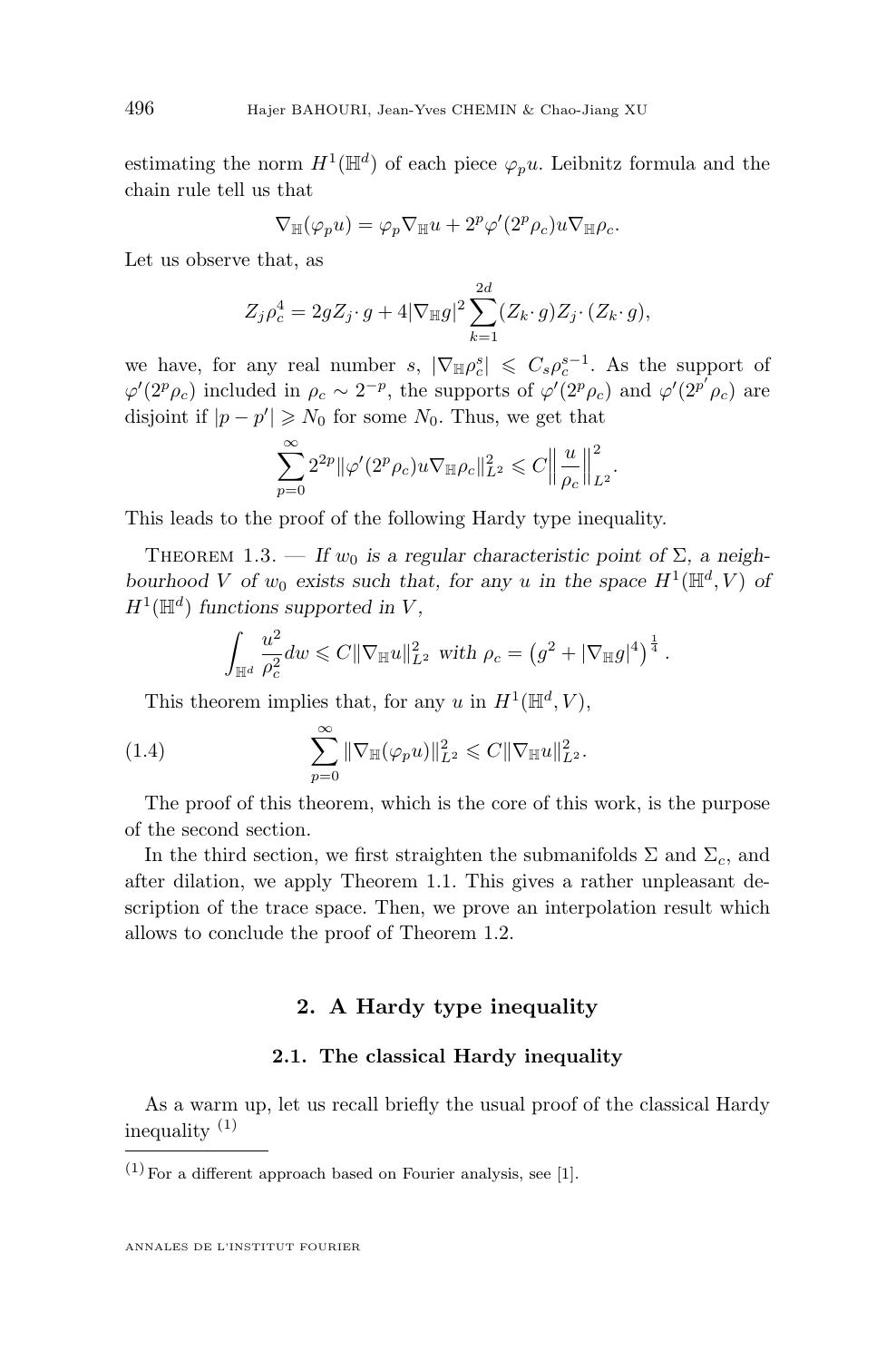<span id="page-7-0"></span>
$$
(2.1) \qquad \int_{\mathbb{H}^d} \frac{u^2}{\rho^2} dw \leqslant C \|\nabla_{\mathbb{H}} u\|_{L^2}^2 \quad \text{with} \quad \rho(w) = \left(s^2 + (|x|^2 + |y|^2)^2\right)^{\frac{1}{4}}.
$$

As  $\mathcal{D}(\mathbb{H}^d \setminus \{0\})$  is dense in  $H^1(\mathbb{H}^d)$ , we restrict ourselves to functions u in  $\mathcal{D}(\mathbb{H}^d \setminus \{0\})$ . Then the proof mainly consists in an integration by parts with respect to the radial vector field  $R_{\mathbb{H}}$  adapted to the structure of  $\mathbb{H}^d$ , namely

$$
R_{\mathbb{H}} \stackrel{\text{def}}{=} 2s\partial_s + \sum_{j=1}^d (x_j \partial_{x_j} + y_j \partial_{y_j}) = s[Y_1, X_1] + \sum_{j=1}^d (x_j X_j + y_j Y_j),
$$

once noticed that  $R_{\mathbb{H}} \cdot \rho^{-2} = -2\rho^{-2}$  and div  $R_{\mathbb{H}} = 2d + 2$ . More precisely, this gives

$$
- d \int \frac{u^2}{\rho^2} dw = \int \sum_{j=1}^d \frac{u}{\rho} \left( \frac{x_j}{\rho} X_j + \frac{y_j}{\rho} Y_j \right) u dw
$$

$$
- \int \left( Y_1 \frac{s}{\rho^2} \right) u(X_1 u) dw + \int \left( X_1 \frac{s}{\rho^2} \right) u(Y_1 u) dw.
$$

As we have  $Z_j\left(\frac{s}{\rho^2}\right)$  $\left|\frac{s}{\rho^2}\right|\right|\leqslant C\rho^{-1}$ , Cauchy-Schwarz inequality gives (2.1).

#### **2.2.** Reduction to the construction of substitute of  $\rho$  and  $R_{\text{H}}$

The proof of Theorem [1.3](#page-6-0) is based on the following proposition that we admit for the time being.

PROPOSITION 2.1. — *There is a couple of vector fields*  $(Z_0, \overline{Z}_0)$  *in*  $(T\Sigma \cap \hat{\mathcal{Z}}) \times \mathcal{Z}$  *such that* 

$$
D(\overline{Z}_0 \cdot g)(w_0) \neq 0 \text{ and } [Z_0, \overline{Z}_0] - 2\partial_s \in \widehat{Z}.
$$

*Moreover, a smooth function* β *exists such that, if*

$$
R_1 \stackrel{\text{def}}{=} 2g\partial_s + \beta(\overline{Z}_0 \cdot g)Z_0 \text{ and } \rho_0 \stackrel{\text{def}}{=} (g^2 + (\overline{Z}_0 \cdot g)^4)^{\frac{1}{4}},
$$

*then, we have*

 $R_1 \rho_0^4 = 4 \rho_0^4$  and  $(\text{div } R_1)(w_0) = 3$ .

With this proposition, we shall prove that a neighbourhood V of  $w_0$ exists such that, for any u in  $H^1(\mathbb{H}^d, V)$ ,

(2.2) 
$$
\int \frac{u^2}{\rho_0^2} dw \leq C ||\nabla_{\mathbb{H}} u||_{L^2}^2.
$$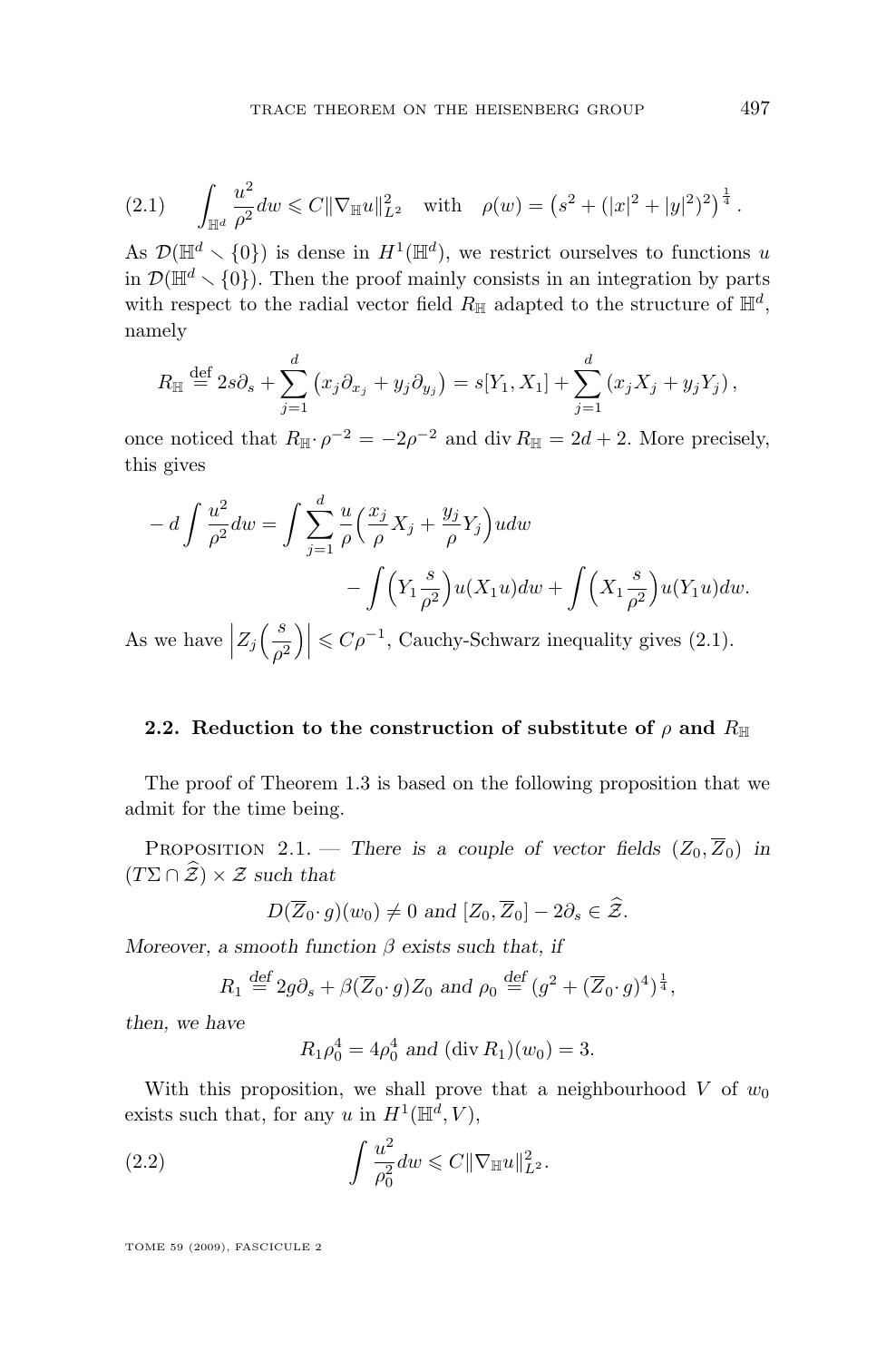<span id="page-8-0"></span>It is obvious that this inequality implies Theorem [1.3.](#page-6-0) Surprisingly, we are not able to prove directly the inequality of Theorem [1.3.](#page-6-0)

In order to prove the inequality [\(2.2\)](#page-7-0), let us first reduce to the case of smooth functions compactly supported outside  $\rho_0^{-1}(0)$ . Indeed, Proposi-tion [2.1](#page-7-0) implies that, near  $w_0$ , the set  $\rho_0^{-1}(0)$  is a submanifold of  $\mathbb{H}^d$  of codimension 2. The following lemma will allow us to assume all along the proof that u belongs to  $\mathcal{D}(V \setminus \rho_0^{-1}(0)).$ 

LEMMA 2.1. — Let V be a bounded domain of  $\mathbb{H}^d$  and  $\Gamma$  a submanifold *of codimension*  $\geq 2$ . Then  $\mathcal{D}(V \setminus \Gamma)$  *is dense in the space*  $H_0^1(\mathbb{H}^d, V)$  *of* functions of  $H_0^1(\mathbb{H}^d)$  supported in V equipped with the norm

$$
\left(\|u\|_{L^2}^2+\|\nabla_{\mathbb{H}}u\|_{L^2}^2\right)^{\frac{1}{2}}.
$$

*Proof of Lemma* 2.1.  $-$  As  $H_0^1(\mathbb{H}^d, V)$  is a Hilbert space, it is enough to prove that the orthogonal of  $\mathcal{D}(V \setminus \Gamma)$  is  $\{0\}$ . Let u be in this space. For any v in  $\mathcal{D}(V \setminus \Gamma)$ , we have

$$
(u|v)_{L^2} + (\nabla_{\mathbb{H}} u|\nabla_{\mathbb{H}} v)_{L^2} = 0.
$$

By integration by parts, this implies that

$$
\forall v \in \mathcal{D}(V \setminus \Gamma), \ \langle u - \Delta_{\mathbb{H}} u, v \rangle = 0.
$$

Thus the support of  $u - \Delta_{\mathbb{H}} u$  is included in  $\Gamma$ . As  $Z_j u$  belongs to  $L^2$ , then  $Z_j^2 u$  belongs to  $H^{-1}(\mathbb{R}^{2d+1})$  (the classical Sobolev space). And except 0, no distribution of  $H^{-1}(\mathbb{R}^{2d+1})$  can be supported in a submanifold of codimension greater than 1. Thus  $u - \Delta_{\mathbb{H}} u = 0$ . Taking the  $L^2$  scalar product with u implies that  $u \equiv 0$ .

Thanks to Proposition [2.1,](#page-7-0) we have

(2.3) 
$$
\rho_0^{-2} = -\frac{1}{2} R_1 \cdot \rho_0^{-2}.
$$

Thus by integration by parts, we have, using Proposition [2.1,](#page-7-0)

$$
\int \frac{u^2}{\rho_0^2} dw = \frac{3}{2} \int \frac{u^2}{\rho_0^2} dw + \int \theta \frac{u^2}{\rho_0^2} dw + I
$$
  
with  $I \stackrel{\text{def}}{=} \int \frac{u}{\rho_0^2} (R_1 \cdot u) dw$  and  $\theta \stackrel{\text{def}}{=} \text{div } R_1 - 3$ .

As the function  $\theta$  vanishes at the point  $w_0$ , we can assume that V is sufficiently small such that  $||\theta||_{L^{\infty}(V)} \leq \frac{1}{4}$ . This gives

(2.4) 
$$
\int \frac{u^2}{\rho_0^2} dw \leqslant 4|I|.
$$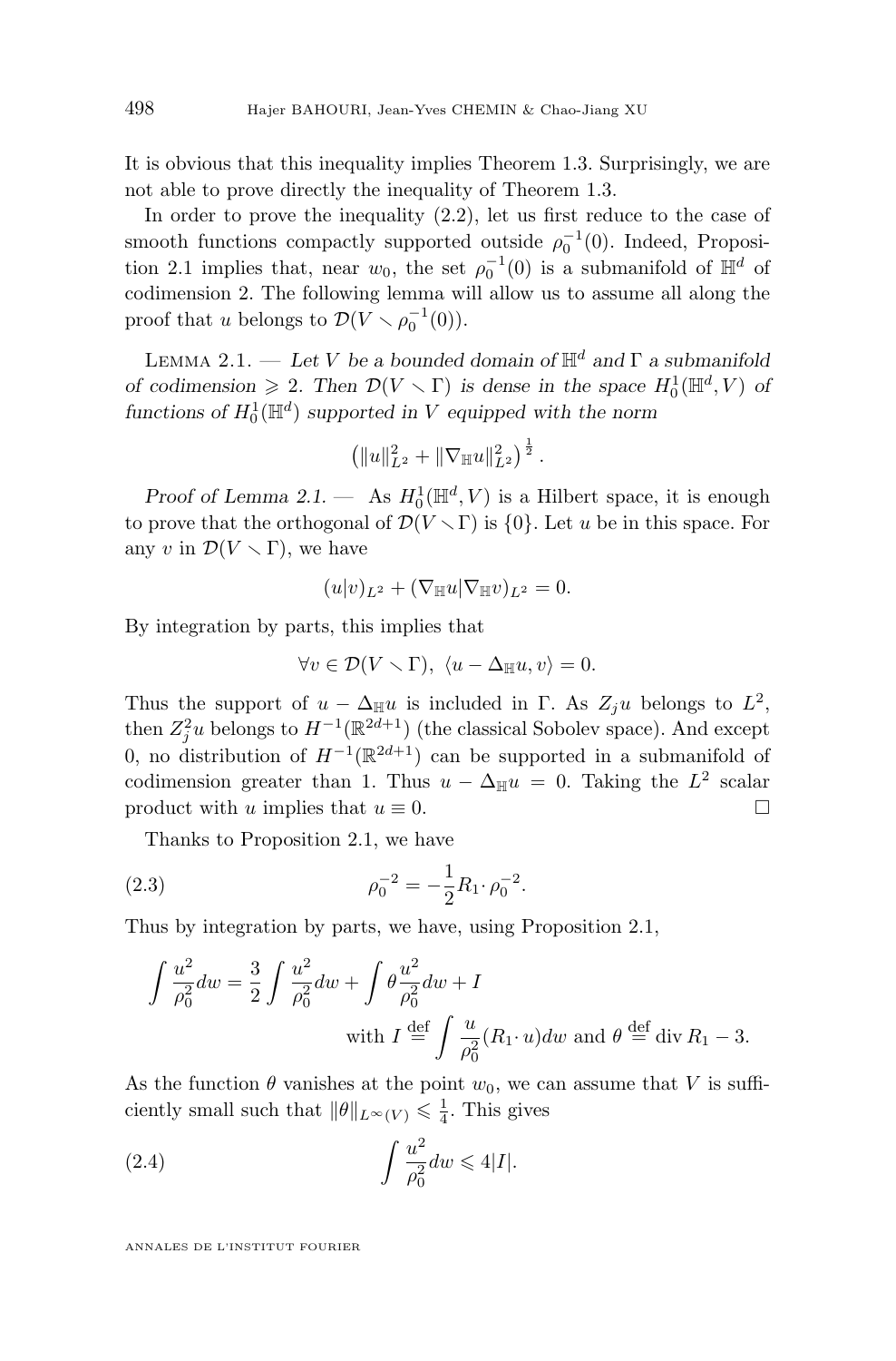<span id="page-9-0"></span>In order to estimate I, which contains terms of the type  $g\partial_s u$ , we have to compute the vector field  $R_1$  in term of elements of  $\mathcal Z$ . Proposition [2.1](#page-7-0) claims that there are two families  $(\beta_k)_{1\leq k\leq 2d}$  and  $(\gamma_k)_{1\leq k\leq 2d}$  of smooth functions such that

(2.5) 
$$
R_1 = 2g[Z_0, \overline{Z}_0] + \sum_{k=1}^{2d} (\beta_k g + \gamma_k(\overline{Z}_0 \cdot g)) Z_k.
$$

We deduce that

$$
I = J_1 + J_2 \quad \text{with} \quad J_1 \stackrel{\text{def}}{=} \sum_{k=1}^{2d} \int \frac{u}{\rho_0} \frac{\beta_k g + \gamma_k(\overline{Z}_0 \cdot g)}{\rho_0} (Z_k \cdot u) dw
$$
  
and 
$$
J_2 \stackrel{\text{def}}{=} \int \frac{u}{\rho_0^2} g[Z_0, \overline{Z}_0] \cdot u dw.
$$

As  $V$  is supposed bounded, we have that the functions

$$
\frac{\beta_k g + \gamma_k(\overline{Z}_0 \cdot g)}{\rho_0}
$$

are bounded on  $V$ . Cauchy-Schwarz inequality yields

(2.6) 
$$
|J_1| \leq C \left\| \frac{u}{\rho_0} \right\|_{L^2} \|\nabla_{\mathbb{H}} u\|_{L^2}.
$$

The estimate about  $J_2$  is a little bit more difficult to obtain. Let us write that  $J_2 = K_1 - K_2$  with

$$
K_1 \stackrel{\text{def}}{=} \int \frac{u}{\rho_0^2} g Z_0 \cdot (\overline{Z}_0 \cdot u) dw \quad \text{and} \quad K_2 \stackrel{\text{def}}{=} \int \frac{u}{\rho_0^2} g \overline{Z}_0 \cdot (Z_0 \cdot u) dw.
$$

By integration by parts, we have  $K_1 = -K_{11} - K_{12}$  with

$$
K_{11} \stackrel{\text{def}}{=} \int \frac{g}{\rho_0^2} (Z_0 \cdot u)(\overline{Z}_0 \cdot u) dw \text{ and}
$$
  

$$
K_{12} \stackrel{\text{def}}{=} \int f \frac{u}{\rho_0} (\overline{Z}_0 \cdot u) dw \text{ with } f \stackrel{\text{def}}{=} (\text{div } Z_0) \frac{g}{\rho_0} + \rho_0 \left(Z_0 \cdot \frac{g}{\rho_0^2}\right).
$$

By definition of  $\rho_0$ , it is obvious that

(2.7) 
$$
|K_{11}| \leq C ||\nabla_{\mathbb{H}} u||_{L^2}^2.
$$

As we can assume that V is included in  $\rho_0^{-1}([0,1])$ , we have that  $\rho_0^{-1}g|\text{ div }Z_0|\leqslant C$  on V. Moreover using that  $Z_0\cdot g=0$ , we get

$$
\left| Z_0 \cdot \frac{g}{\rho_0^2} \right| = \frac{2g}{\rho_0^6} \left| Z_0 \cdot (\overline{Z}_0 \cdot g) \right| |\overline{Z}_0 \cdot g|^3 \leqslant C \frac{g}{\rho_0^3} \leqslant \frac{C}{\rho_0}.
$$

This ensures that  $f$  is bounded on  $V$  and thus by Cauchy-Schwarz inequality,

$$
||K_{12}|| \leqslant C \Big\|\frac{u}{\rho_0}\Big\|_{L^2} ||\nabla_{\mathbb{H}} u||_{L^2}.
$$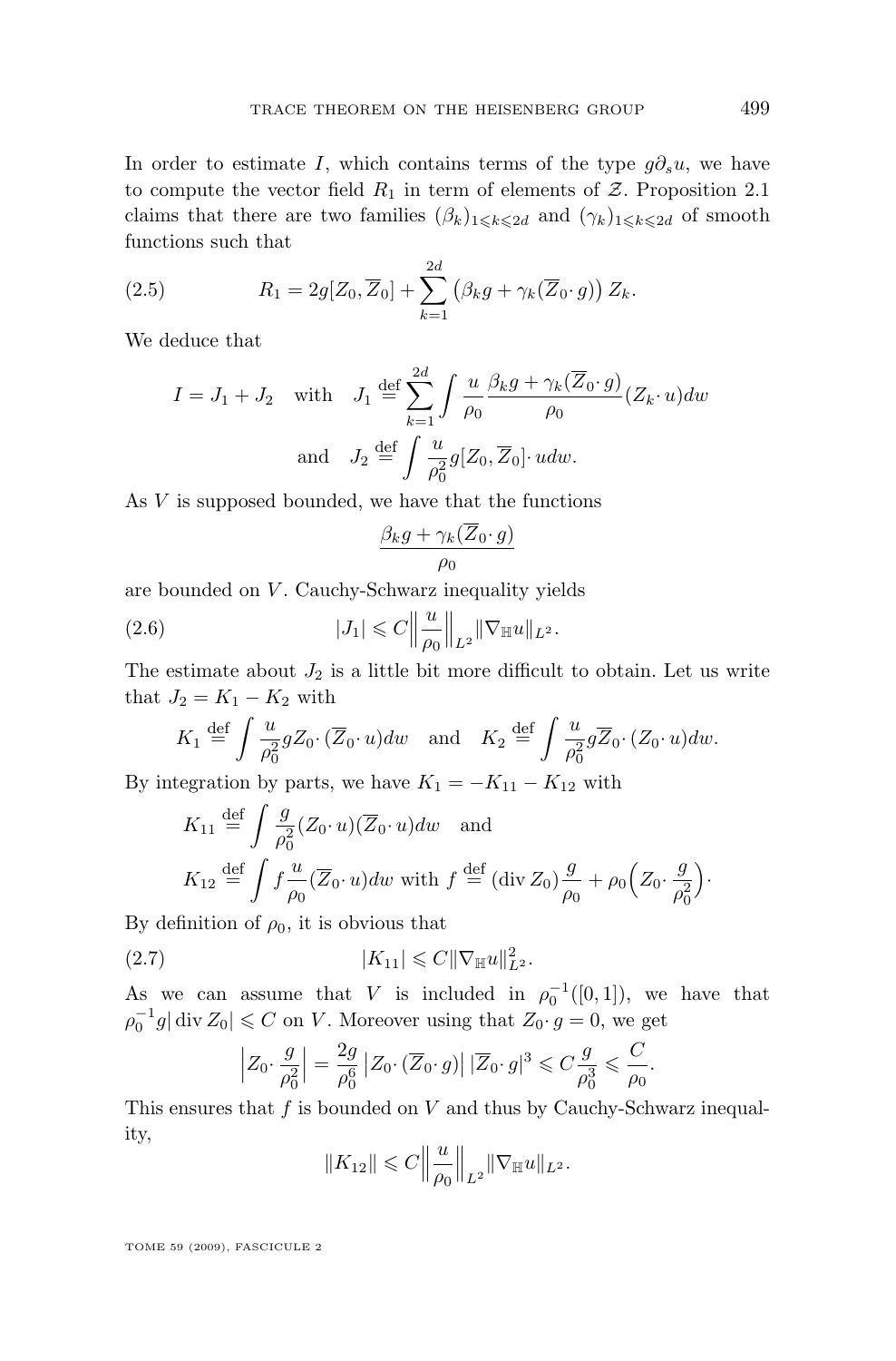<span id="page-10-0"></span>Together with [\(2.7\)](#page-9-0), this proves that

(2.8) 
$$
|K_1| \leq C \left( \left\| \frac{u}{\rho_0} \right\|_{L^2} + \|\nabla_{\mathbb{H}} u\|_{L^2} \right) \|\nabla_{\mathbb{H}} u\|_{L^2}.
$$

In order to estimate  $K_2$ , let us write that, by integration by parts,

$$
K_2 = -\int \frac{g}{\rho_0^2} (\overline{Z}_0 \cdot u)(Z_0 \cdot u) dw - \int \rho_0 (\overline{Z}_0 \cdot \frac{g}{\rho_0^2}) \frac{u}{\rho_0} (Z_0 \cdot u) dw.
$$

Using that

$$
\overline{Z}_0 \cdot \rho_0^4 = 2g(\overline{Z}_0 \cdot g) + 4\left(\overline{Z}_0 \cdot (\overline{Z}_0 \cdot g)\right)(\overline{Z}_0 \cdot g)^3,
$$

we immediately get that the function  $\rho_0 \left( \overline{Z}_0 \cdot \frac{g}{z_0} \right)$  $\rho_0^2$ is bounded on  $V$  and we deduce that

$$
|K_2| \leq C \left( \left\| \frac{u}{\rho_0} \right\|_{L^2} + \|\nabla_{\mathbb{H}} u\|_{L^2} \right) \|\nabla_{\mathbb{H}} u\|_{L^2}.
$$

Together with  $(2.4)$ ,  $(2.6)$  and  $(2.8)$ , we infer that

$$
\left\|\frac{u}{\rho_0}\right\|_{L^2}^2 \leqslant C\bigg(\left\|\frac{u}{\rho_0}\right\|_{L^2} + \|\nabla_{\mathbb{H}} u\|_{L^2}\bigg) \|\nabla_{\mathbb{H}} u\|_{L^2}
$$

which concludes the proof of the inequality [2.2](#page-7-0) (and thus Theorem [1.3\)](#page-6-0) provided of course we prove Proposition [2.1](#page-7-0)

#### **2.3.** Construction of substitute of  $\rho$  and  $R_{\mathbb{H}}$

Let us start with some remarks about the relations between  $\Sigma_c$  and the vector fields  $Z_j$  in the case when  $w_0$  is a regular characteristic point.

Proposition 2.2. — *The condition i) of Definition [1.1](#page-3-0) is equivalent to the fact that, for any defining function* g *of* Σ*, the rank of the matrix*  $(Z_i \cdot Z_j \cdot g(w_0))_{1 \leqslant i,j \leqslant 2d}$  *is r.* 

*Proof of Proposition* 2.2. — Let g be a local defining function of  $\Sigma$ . Of course, Dg vanishes on TΣ. As  $Z_i(w_0)$  belongs to  $T_{w_0}\Sigma$ , we have  $\mathcal{L}_{Z_j}(Dg)(w_0) = D(Z_j \cdot g)(w_0)$ . By definition of  $\mathcal{Z}$ , we infer that

$$
D(Z_j \cdot g)(w_0) = \sum_{i=1}^{2d} (Z_i \cdot Z_j \cdot g)(w_0) dz_i.
$$

Thus the rank of matrix  $(Z_i \cdot Z_j \cdot g)_{1 \leq i,j \leq 2d}$  is the rank of  $\mathcal{L}_{Z_j}(Dg)(w_0)$ .

Conversely, let  $\theta$  be a 1-form that vanishes on  $T\Sigma$  and such that  $\theta(w_0) \neq 0$ and g a local defining function of  $\Sigma$ . A function a that does not vanish at  $w_0$ exists such that  $\theta = aDg$ . Thanks to Leibnitz formula,  $\mathcal{L}_{Z_j}(\theta)(w_0)_{|T_{w_0}\Sigma} =$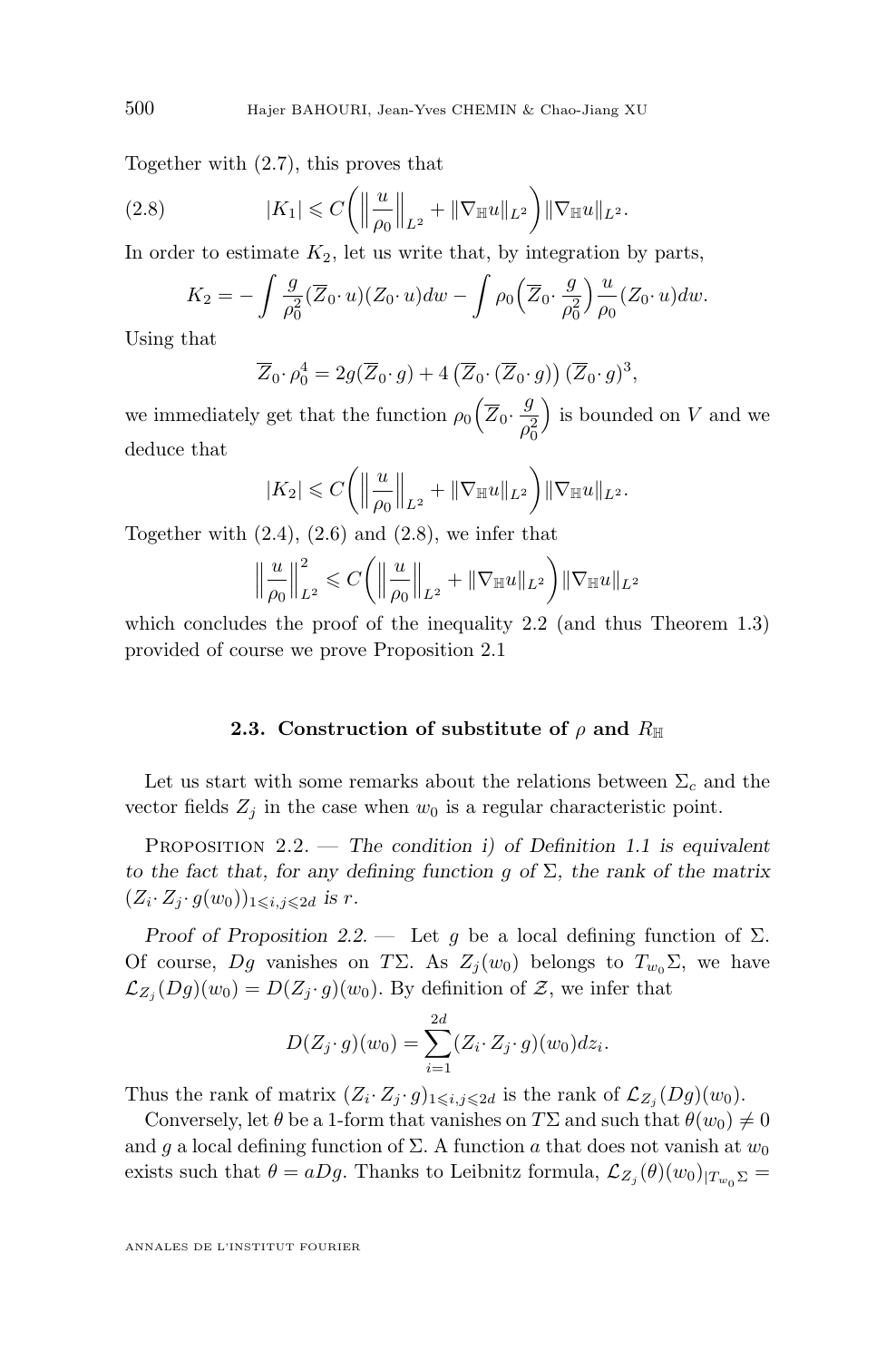$a(w_0)D(Z_j \cdot g)(w_0)|_{T_{w_0}\Sigma}$ . The fact that the function a does not vanish at point  $w_0$  implies the proposition. point  $w_0$  implies the proposition.

In all that follows, q will denote a defining function of  $\Sigma$  of the form  $g(x, y, s) = s + f(x, y)$  (this is allowed by the implicit function theorem) near  $w_0$ , assumed to be the origin of  $\mathbb{H}^d$  which is assumed to be a characteristic regular point of order  $r < 2d$ .

As the matrix  $(Z_i \cdot Z_j \cdot g)_{1 \leqslant i,j \leqslant 2d}$  is of rank r in  $w_0$ , and as  $Z_{i|w_0} =$  $\partial_{z_i}$ , a family  $(j_\ell)_{1\leq \ell \leq r}$  exists in  $\{1,\ldots, 2d\}^r$  such that the linear forms  $(D(Z_{j_\ell}, g))_{1 \leq \ell \leq r}$  are linearly independent near  $w_0$ . Moreover, the function  $Z_i \cdot g$  are independent of s and  $Dg(w_0) = (ds, 0, 0)$ . Thus the family of functions

(2.9) 
$$
(g, (Z_{j_1} \cdot g), \dots, (Z_{j_r} \cdot g))
$$

is a family of  $r+1$  independent functions. They vanish on the submanifold  $\Sigma_c$  which is by hypothesis a submanifold of  $\mathbb{H}^d$  of codimension  $r + 1$ . This implies that, near  $w_0$ ,

(2.10) 
$$
\Sigma_c = \{ w \mid g(w) = (Z_{j_1} \cdot g)(w) = \dots = (Z_{j_r} \cdot g)(w) = 0 \}.
$$

We shall keep these notations all along this text.

The definition of substitute to  $\rho$  and  $R_{\mathbb{H}}$  relies on the following two lemmas.

LEMMA 2.2.  $-$  *A* couple of vector fields  $(\widetilde{Z}_0, \overline{Z}_0)$  exists in  $(\mathcal{Z} \setminus \{Z_{j_1}, \ldots, Z_{j_r}\}) \times (\pm \mathcal{Z})$  such that

$$
[\overline{Z}_0, \overline{Z}_0] = 2\partial_s \text{ and } D(\overline{Z}_0 \cdot g)(w_0) \neq 0.
$$

*Proof of Lemma 2.2.* — Let us consider  $\widetilde{Z}_0 \in \mathcal{Z} \setminus \{Z_{j_1}, \ldots, Z_{j_r}\}$  and  $\underline{Z}_0$ in  $\pm \mathcal{Z}$  such that  $[Z_0, \underline{Z}_0] = 2\partial_s$ . If  $\pm \underline{Z}_0$  belongs to  $\{Z_{j_1}, \ldots, Z_{j_r}\}$ , then  $(2.9)$ implies that  $D(\underline{Z}_0 \cdot g)(w_0)$  is different from 0 and then  $Z_0 = \underline{Z}_0$  fits. If  $\pm \underline{Z}_0$ is not in  $\{Z_{j_1},...,Z_{j_r}\},\$ as

$$
(\tilde{Z}_0 \cdot (\underline{Z}_0 \cdot g))(w_0) - (\underline{Z}_0 \cdot (\tilde{Z}_0 \cdot g))(w_0) = 2,
$$

either  $D(Z_0 \cdot g)(w_0)$  or  $D(\underline{Z}_0 \cdot g)(w_0)$  is different from 0. Thus if

$$
D(\underline{Z}_0 \cdot g)(w_0) = 0,
$$

we get the lemma interchanging the role of  $\underline{Z}_0$  and  $\widetilde{Z}_0$ .

For the reader's convenience, we recall the proof given in [\[3\]](#page-23-0) in the case when  $g = s - P(x, y)$  where P is a homogeneous polynomial of degree 2. In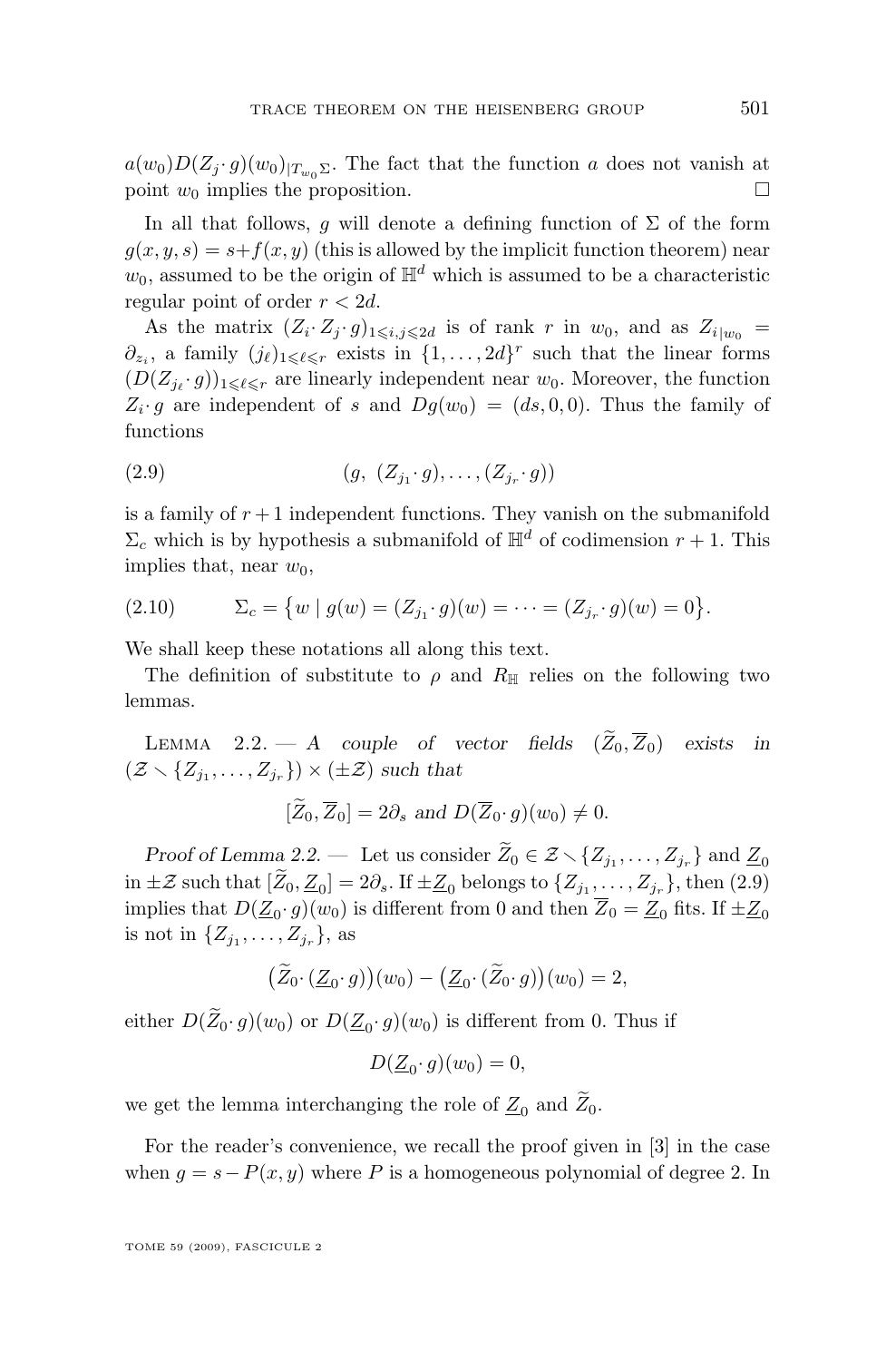this case, the functions  $Z_j \cdot g$  are linear forms on  $\mathbb{R}^{2d}$ . Thus, by hypothesis, there is a family of real numbers  $(\alpha_\ell)_{1\leq \ell \leq r}$  such that

$$
\widetilde{Z}_0 \cdot g = \sum_{\ell=1}^r \alpha_\ell Z_{j_\ell} \cdot g.
$$

Now let us define

(2.11) 
$$
Z_0 \stackrel{\text{def}}{=} \widetilde{Z}_0 - \sum_{\ell=1}^r \alpha_\ell Z_{j_\ell}, \quad R_1 \stackrel{\text{def}}{=} 2g\partial_s + \frac{1}{2}(\overline{Z}_0 \cdot g)Z_0
$$
  
and 
$$
\rho_0 \stackrel{\text{def}}{=} (g^2 + (\overline{Z}_0 \cdot g)^4)^{\frac{1}{4}}.
$$

As  $Z_0$  and the  $Z_{j_\ell}$  commute, we have

$$
[Z_0, \overline{Z}_0] = 2\partial_s
$$
,  $Z_0 \cdot g = 0$  and  $Z_0 \cdot \overline{Z}_0 \cdot g = 2$ .

This implies that

$$
R_1 \cdot g = 2
$$
,  $R_1 \cdot \overline{Z}_0 \cdot g = 1$  and div  $R_1 = 2\partial_s g + \frac{1}{2}Z_0 \cdot \overline{Z}_0 \cdot g = 3$ .

We immediately infer that  $R_1 \cdot \rho_0^4 = 4\rho_0^4$ . Proposition [2.1](#page-7-0) is proved in that case.

Let us treat now the general case. Noticing that the functions  $Z_i \cdot g$  do not depend on s, the set of the zeros of the functions  $Z_{j_{\ell},g}$  is a submanifold of  $\mathbb{R}^{2d}$ , the standard division theorem implies the existence (on a sufficiently small neighbourhood V of  $w_0$ ) of a family  $(\alpha_\ell)_{1\leq \ell \leq r}$  of functions of  $C^\infty(V)$ such that

$$
\widetilde{Z}_0 \cdot g = \sum_{\ell=1}^r \alpha_\ell (Z_{j_\ell} \cdot g).
$$

As in (2.11), let us define

$$
Z_0 \stackrel{\text{def}}{=} \widetilde{Z}_0 - \sum_{\ell=1}^r \alpha_\ell Z_{j_\ell}, \quad R_1 \stackrel{\text{def}}{=} 2g\partial_s + \beta(\overline{Z}_0 \cdot g)Z_0
$$

and

$$
\rho_0 \stackrel{\text{def}}{=} \left(g^2 + (\overline{Z}_0 \cdot g)^4\right)^{\frac{1}{4}}
$$

.

where  $\beta$  is a function determined later on. By definition of the function  $\rho_0$ , we have

$$
R_1 \cdot \rho_0^4 = 2g(R_1 \cdot g) + 4(\overline{Z}_0 \cdot g)^3 (R_1 \cdot (\overline{Z}_0 \cdot g))
$$

By definition of  $Z_0$ , it is tangent to  $\Sigma$ . Using that  $\partial_s g \equiv 1$ , this implies that  $R_1 \cdot g = 2g$ . Let us compute  $R_1 \cdot (\overline{Z}_0 \cdot g)$ . As  $\partial_s(\overline{Z}_0 \cdot g) = 0$ , we have

$$
R_1\cdot(\overline{Z}_0\cdot g)=\beta(\overline{Z}_0\cdot g)\left(Z_0\cdot(\overline{Z}_0\cdot g)\right).
$$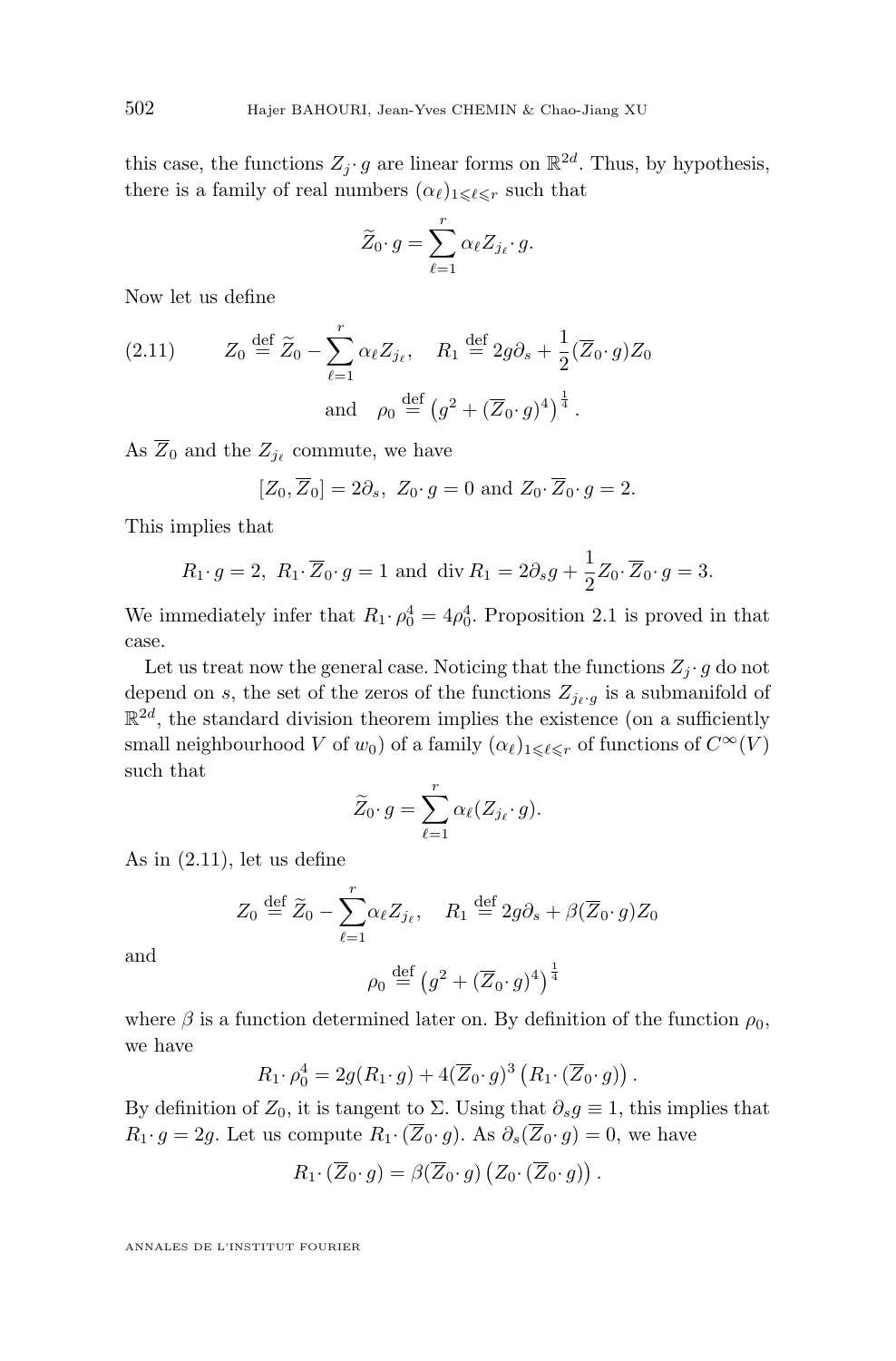<span id="page-13-0"></span>Let us notice that  $Z_0$  does not belong to the family  $(Z_{j_\ell})_{1 \leqslant \ell \leqslant r}$ . Thus  $Z_0$ commutes with the vector fields  $Z_{j_\ell}$ . By definition of  $Z_0$ , we infer

(2.12)  
\n
$$
[Z_0, \overline{Z}_0] = [Z_0, \overline{Z}_0] - \sum_{\ell=1}^r [\alpha_\ell Z_{j_\ell}, \overline{Z}_0]
$$
\n
$$
= 2\partial_s + \sum_{\ell=1}^r (\overline{Z}_0 \cdot \alpha_\ell) Z_{j_\ell}.
$$

By definition of  $Z_0$ , we have  $Z_0 \cdot g = 0$ . Thus we get

(2.13)  
\n
$$
Z_0 \cdot (\overline{Z}_0 \cdot g) = \overline{Z}_0 \cdot (Z_0 \cdot g) + 2\partial_s g + \sum_{\ell=1}^r (\overline{Z}_0 \cdot \alpha_\ell)(Z_{j_\ell} \cdot g)
$$
\n
$$
= 2 + \widetilde{\theta} \quad \text{with} \quad \widetilde{\theta} \stackrel{\text{def}}{=} \sum_{\ell=1}^r (\overline{Z}_0 \cdot \alpha_\ell)(Z_{j_\ell} \cdot g).
$$

It turns out that  $R_1 \cdot \rho_1^4 = 4g^2 + 4(\overline{Z}_0 \cdot g)^4 \beta (2 + \tilde{\theta})$ . Choosing  $\beta \stackrel{\text{def}}{=} (2 + \tilde{\theta})^{-1}$ ensures that  $R_1 \cdot \rho_0^4 = \rho_0^4$ . Now, let us compute div  $R_1$ . We have

$$
\operatorname{div} R_1 = 2\partial_s g + \beta Z_0 \cdot (\overline{Z}_0 \cdot g) + (\overline{Z}_0 \cdot g)(\operatorname{div} Z_0 + Z_0 \cdot \beta).
$$

Using that  $\partial_s g \equiv 1$  and (2.13), we get

$$
\operatorname{div} R_1 = 2 + \beta(2 + \tilde{\theta}) + (\overline{Z}_0 \cdot g)(\operatorname{div} Z_0 + Z_0 \cdot \beta)
$$
  
= 3 + (\overline{Z}\_0 \cdot g)(\operatorname{div} Z\_0 + Z\_0 \cdot \beta).

This proves the lemma with  $\theta \stackrel{\text{def}}{=} (\overline{Z}_0 \cdot g)(\text{div } Z_0 + Z_0 \cdot \beta).$ 

#### **3. The proof of the trace and trace lifting theorem**

#### **3.1. Some preliminary properties**

PROPOSITION 3.1. — A neighbourhood W of  $w_0$  exists such that the  $C_{\Sigma_c}(W)$  modulus  $\mathcal{Z}_{\Sigma}$  spanned by the vector fields of  $\mathcal{Z} \cap T\Sigma_{|W}$  which vanish *on the characteristic submanifold*  $\Sigma_c$  *is of finite type and generated by* 

$$
R_{j,k} \stackrel{\text{def}}{=} (Z_j \cdot g)Z_k - (Z_k \cdot g)Z_j.
$$

*Proof of Proposition 3.1. —* It is enough to prove that any element L of  $\mathcal{Z} \cap T\Sigma$  which vanish on  $\Sigma_c$  is a combinaison (with coefficients in  $C^\infty_{\Sigma_c}(W)$ ) of the  $R_{i,k}$ . By definition

$$
L = \sum_{j=1}^{2d} \alpha_j Z_j \text{ with } \alpha_{j|_{\sum_c}} = 0 \text{ and } \sum_{j=1}^{2d} \alpha_j (Z_j \cdot g) = 0.
$$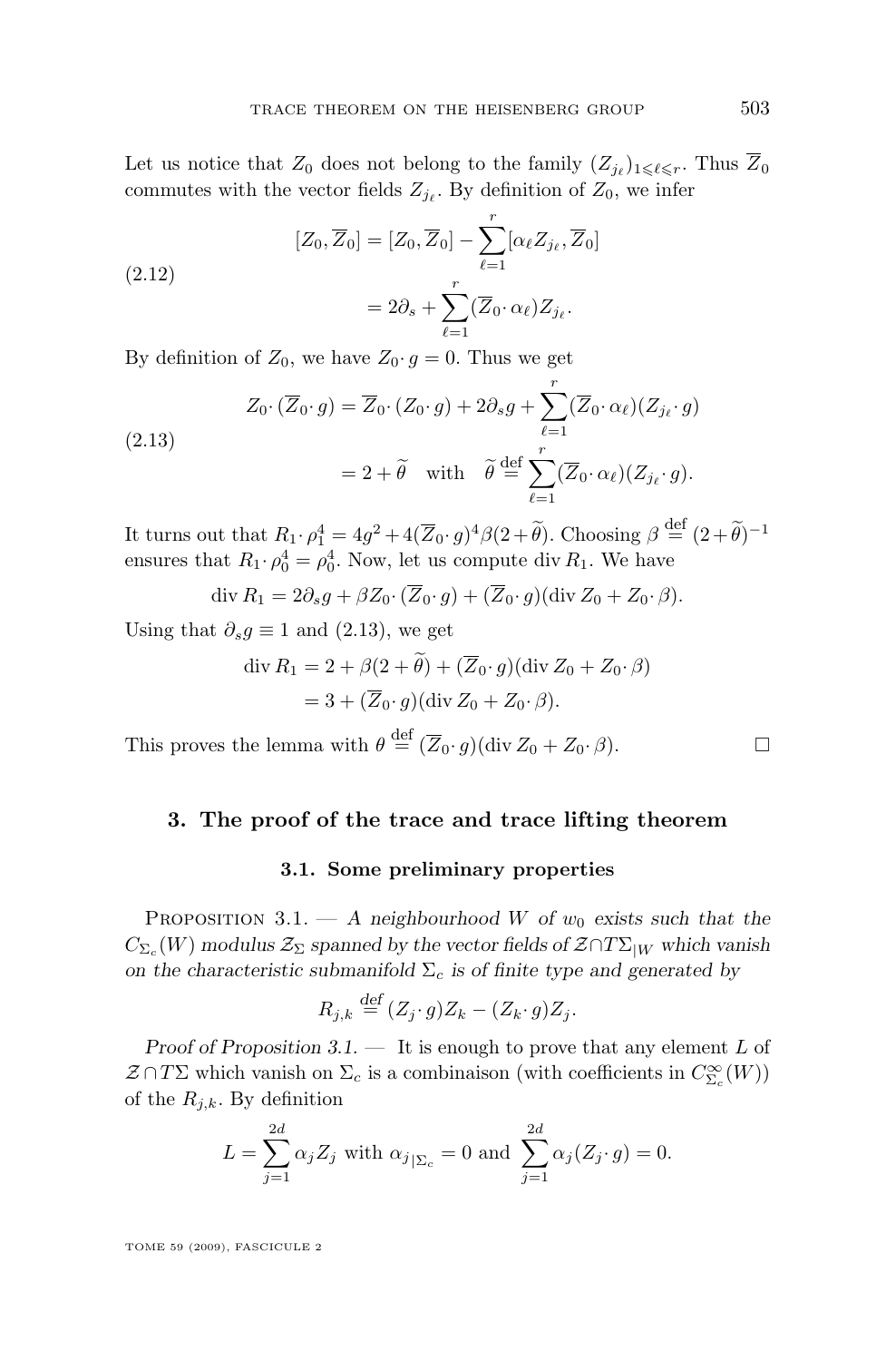Let us introduce a partition of unity  $(\tilde{\psi}_j)_{1\leq j\leq 2d}$  of the sphere  $\mathbb{S}^{2d-1}$  such that the support of  $\widetilde{\psi}_j$  is included in the set of  $\zeta$  of  $\mathbb{S}^{2d-1}$  such that  $|\zeta_j| \geq$  $(4d)^{-1}$ . Let us state

$$
\psi_j \stackrel{\text{def}}{=} \widetilde{\psi}_j \Big( \frac{\nabla_{\mathbb{H}} g}{|\nabla_{\mathbb{H}} g|} \Big).
$$

It is an exercise left to the reader to check that  $\psi_j$  belongs to  $C_{\Sigma_c}^{\infty}(W)$ . On  $\Sigma \setminus \Sigma_c$ , we have, for any j in  $\{1, \ldots, 2d\}$ ,

$$
\psi_j(L \cdot g) = \sum_{k=1}^{2d} \psi_j \alpha_k(Z_k \cdot g) = 0.
$$

By definition of  $\psi_i$ ,  $(Z_i \cdot g)$  does not vanish on the support of  $\psi_i$ . Thus we have

$$
\alpha_j \psi_j = -\frac{1}{(Z_j \cdot g)} \sum_{k \neq j} \psi_j \alpha_k (Z_k \cdot g).
$$

From this, we deduce that

$$
\psi_j L = \sum_{k \neq j} \psi_j \alpha_k \left( Z_k - \frac{(Z_k \cdot g)}{(Z_j \cdot g)} Z_j \right)
$$
  
= 
$$
\sum_{k \neq j} \frac{\psi_j \alpha_k}{(Z_j \cdot g)} \left( (Z_j \cdot g) Z_k - (Z_k \cdot g) Z_j \right).
$$

Now the facts that  $\alpha_k \in C_{\Sigma_c}^{\infty}$  and that  $(Z_j \cdot g)$  does not vanish on the support of  $\psi_i$  ensure that

$$
\alpha_{j,k} \stackrel{\text{def}}{=} \frac{\psi_j \alpha_k}{(Z_j \cdot g)} \in C_{\Sigma_c}^{\infty}.
$$

So we have

$$
L = \sum_{1 \leq j < k \leq 2d} \alpha_{j,k} \big( (Z_j \cdot g) Z_k - (Z_k \cdot g) Z_j \big)
$$

and the proposition is proved.

The blow up procedure requires to straighten the submanifolds  $\Sigma$  and  $\Sigma_c$ .

LEMMA 3.1. — A neighbourhood V of  $w_0$  and a diffeomorphism  $\chi$  from V onto  $\chi(V)$  exist which satisfy the following properties.

• It straighten the submanifolds  $\Sigma$  and  $\Sigma_c$ , namely

$$
\chi(\Sigma \cap V) = \{w \mid s = 0\} \cap \chi(V)
$$

*and*

$$
\chi(\Sigma_c \cap V) = \{w \mid s = z_1 = \cdots z_r = 0\} \cap \chi(V).
$$

<span id="page-14-0"></span>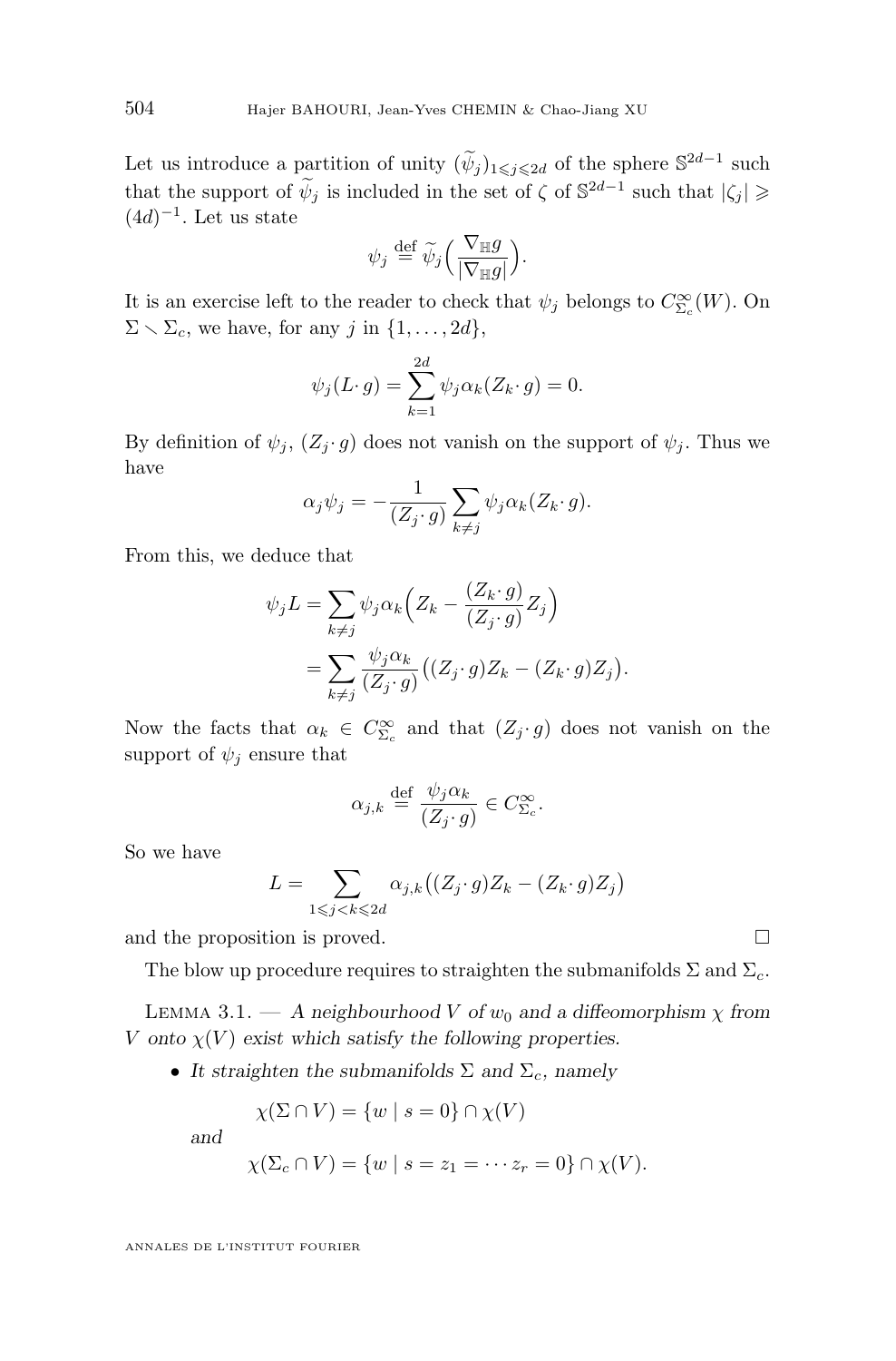• *The transported vector fields are of the form*

$$
\chi^{\star}(\partial_s) = \partial_s
$$

*and*

$$
Z_j^D \stackrel{\text{def}}{=} \chi^*(Z_j) = \frac{\partial}{\partial e_j} + \left(\sum_{\ell=1}^r \alpha_j^{\ell}(z) z_{\ell}\right) \partial_s + h_j(z, \partial_z)
$$

where  $(e_j)_{1 \leq j \leq 2d}$  *is a basis of*  $\mathbb{R}^{2d}$ *, the*  $(\alpha_k^{\ell})$  *are smooth bounded functions on V such that, for*  $j \in \{1, ..., r\}$ *,*  $\alpha_j^{\ell} \equiv \delta_j^{\ell}$  *and*  $(h_j)_{1 \leq j \leq 2d}$ *is a family of smooth vector fields which vanish at*  $z = 0$ .

*Proof of Lemma* [3.1.](#page-14-0) – Let  $(L_k)_{r+1\leq k\leq 2d}$  be a family of linear forms on  $\mathbb{R}^{2d}$  such that

$$
(D(Z_{j_\ell}\cdot g)(w_0))_{1\leqslant \ell\leqslant r}, (L_k)_{r+1\leqslant k\leqslant 2d}
$$

is a basis of the dual space of  $\mathbb{R}^{2d}$ . It is easily checked that the map defined by

$$
\chi(x, y, s) = \begin{pmatrix} g(x, y, s) & = s + f(x, y) \\ z_k & = (Z_{j_\ell} \cdot g)(x, y) & \text{if} \quad k \leq r \\ z_k & = \langle L_k, (x, y) \rangle & \text{if} \quad k > r \end{pmatrix}
$$

is a local diffeomorphism which satisfies the property of the lemma.  $\Box$ 

From now on, we shall work only in the straighten situation and to avoid excessive heaviness of notations, we shall still denote  $Z_j^D$  by  $Z_j$ .

#### **3.2. The blow up procedure**

Let us write that, for any function u, we can write (at least in  $L^2$ ) that

$$
u = \sum_{p=0}^{\infty} \varphi_p u \text{ with } \varphi_p(z, s) \stackrel{\text{def}}{=} \varphi \Big( 2^p (s^2 + |z'|^4)^{\frac{1}{4}} \Big)
$$

where  $\varphi$  is the function introduced in [\(1.2\)](#page-5-0) and if  $z = (z_j)_{1 \leq j \leq 2d}$ ,  $z' \stackrel{\text{def}}{=}$  $(z_1, \ldots, z_r, 0, \ldots, 0)$ . Let us define the space of trace in this straightened situation.

DEFINITION 3.1. — Let us denote by  $[A, B]_\theta$  the complex interpolation between A and B and by  $H^1(\mathcal{R}, W)$  the space of functions of  $H^1(\mathcal{R})$  supported in W. The space  $T^{\frac{1}{2}}$  is the space of functions  $v \in L^2(|z'| \leq 1)$  such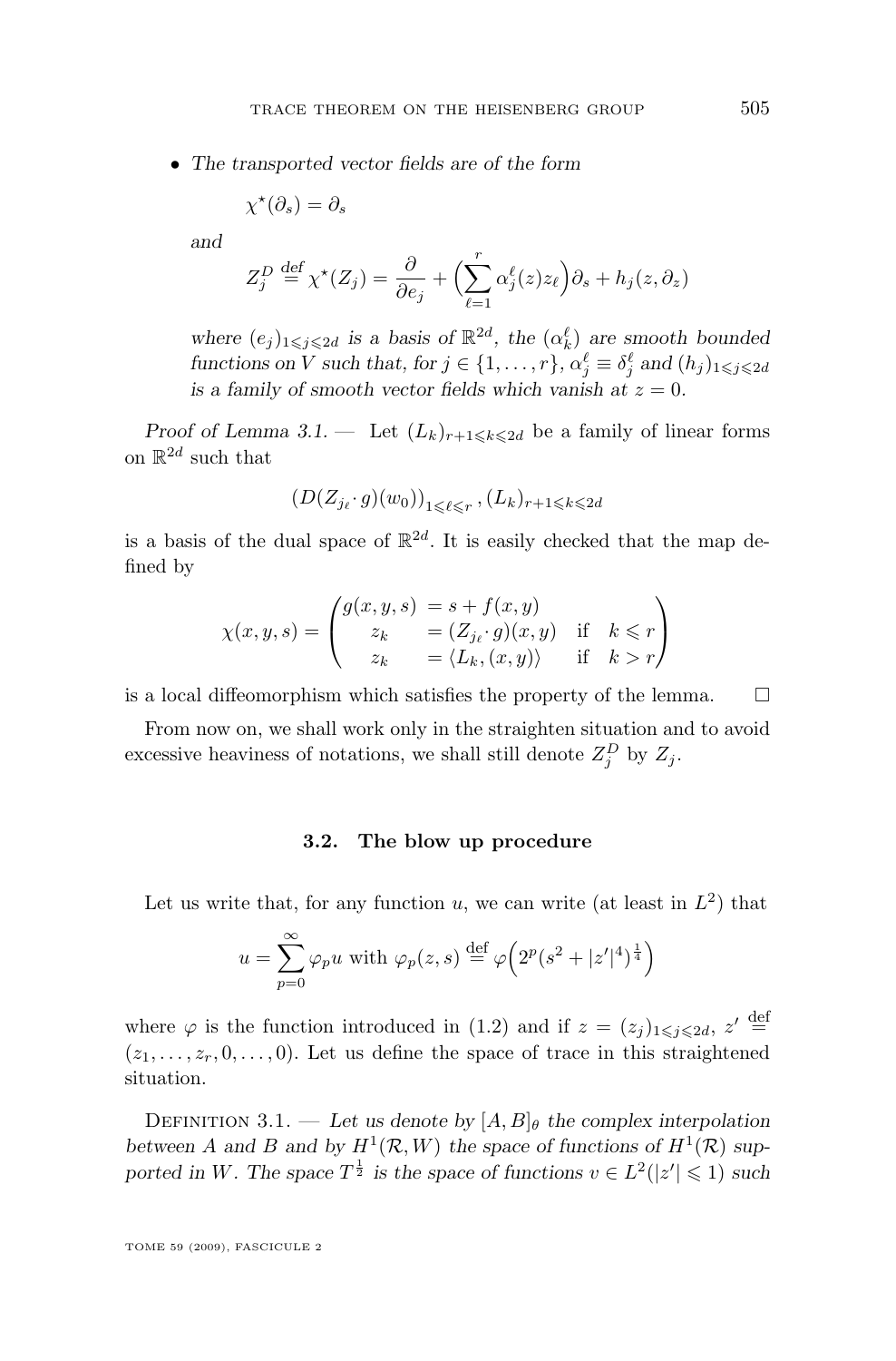<span id="page-16-0"></span>*that*

*where* 

$$
||v||_{T^{\frac{1}{2}}}^2 \stackrel{\text{def}}{=} \sum_{p=0}^{\infty} ||\varphi_p^{\Sigma}v||_{H^{\frac{1}{2}}(\mathcal{R}_p)}^2 < \infty
$$
  
with  $H^s(\mathcal{R}_p) \stackrel{\text{def}}{=} [L^2(2^{-p}\mathcal{C}_{\Sigma}), H^1(\mathcal{R}, 2^{-p}\mathcal{C}_{\Sigma})]_s$   
 $\mathcal{C}_{\Sigma} \stackrel{\text{def}}{=} \{c \leq |z'| \leq C\}$  and  $\varphi_p^{\Sigma}(z) \stackrel{\text{def}}{=} \varphi_p(z, 0) = \varphi(2^p|z'|).$ 

We shall prove the following theorem.

THEOREM 3.1. — The restriction map to the hypersurface  $(s = 0)$  can be extended in a continuous onto map from  $H^1(\mathcal{Z}; {\rho_c \leq 1})$  onto  $T^{\frac{1}{2}}$ .

*Proof of Theorem 3.1.* — Once noticed that the Hardy inequality given by Theorem [1.3](#page-6-0) becomes

(3.1) 
$$
\int \frac{u^2(z,s)}{(s^2+|z'|^4)^{\frac{1}{2}}}dzds \leqslant C \sum_{j=1}^{2d} ||Z_j u||_{L^2}^2,
$$

we get, by computations very similar to the ones done at the beginning of Subsection [1.2,](#page-5-0) an analogous of [\(1.4\)](#page-6-0), namely

(3.2) 
$$
\sum_{p=0}^{\infty} \sum_{j=1}^{2d} ||Z_j(\varphi_p u)||_{L^2}^2 \leq C \sum_{j=1}^{2d} ||Z_j u||_{L^2}^2.
$$

Let us notice that outside  $\Sigma_c = \{(z, s) | s = 0, z' = 0\}$ , thus in particular in the support of  $\varphi_p$ , the hypersurface  $\Sigma$  is non characteristic for  $\mathcal Z$ . Thus locally we can apply Theorem [1.1](#page-3-0) to each piece  $\varphi_p u$ . The key point is the control of the constant when  $p$  tends to  $\infty$ . In order to do so, it is convenient to use the quasi-homogeneous dilations  $\delta_p(z,s) \stackrel{\text{def}}{=} (2^p z, 2^{2p} s)$ . Let us define

$$
u_p(z,s) \stackrel{\text{def}}{=} \varphi_0(z,s)u(2^pz, 2^{2p}s)
$$

and

$$
Z_{j,p} \stackrel{\text{def}}{=} \frac{\partial}{\partial e_j} + \sum_{\ell=1}^r \alpha_j^{\ell} (2^{-p} z) z_{\ell} \partial_s + h_j (2^{-p} z, \partial_z).
$$

It is obvious that a one to one map  $\sigma$  of  $\{1, \ldots, 2d\}$  exists such that

(3.3) 
$$
[Z_{j,p}, Z_{k,p}] = 2\delta_{k,\sigma(j)}\partial_s.
$$

Moreover, as  $||u_p||_{L^2}^2 = 2^{2p(d+1)} ||\varphi_p u||_{L^2}$ , we have, thanks to Hardy's inequality (3.1),

$$
\sum_{p=0}^{\infty} 2^{-2pd} ||u_p||_{L^2}^2 \leqslant C \sum_{j=1}^{2d} ||Z_j u||_{L^2}^2.
$$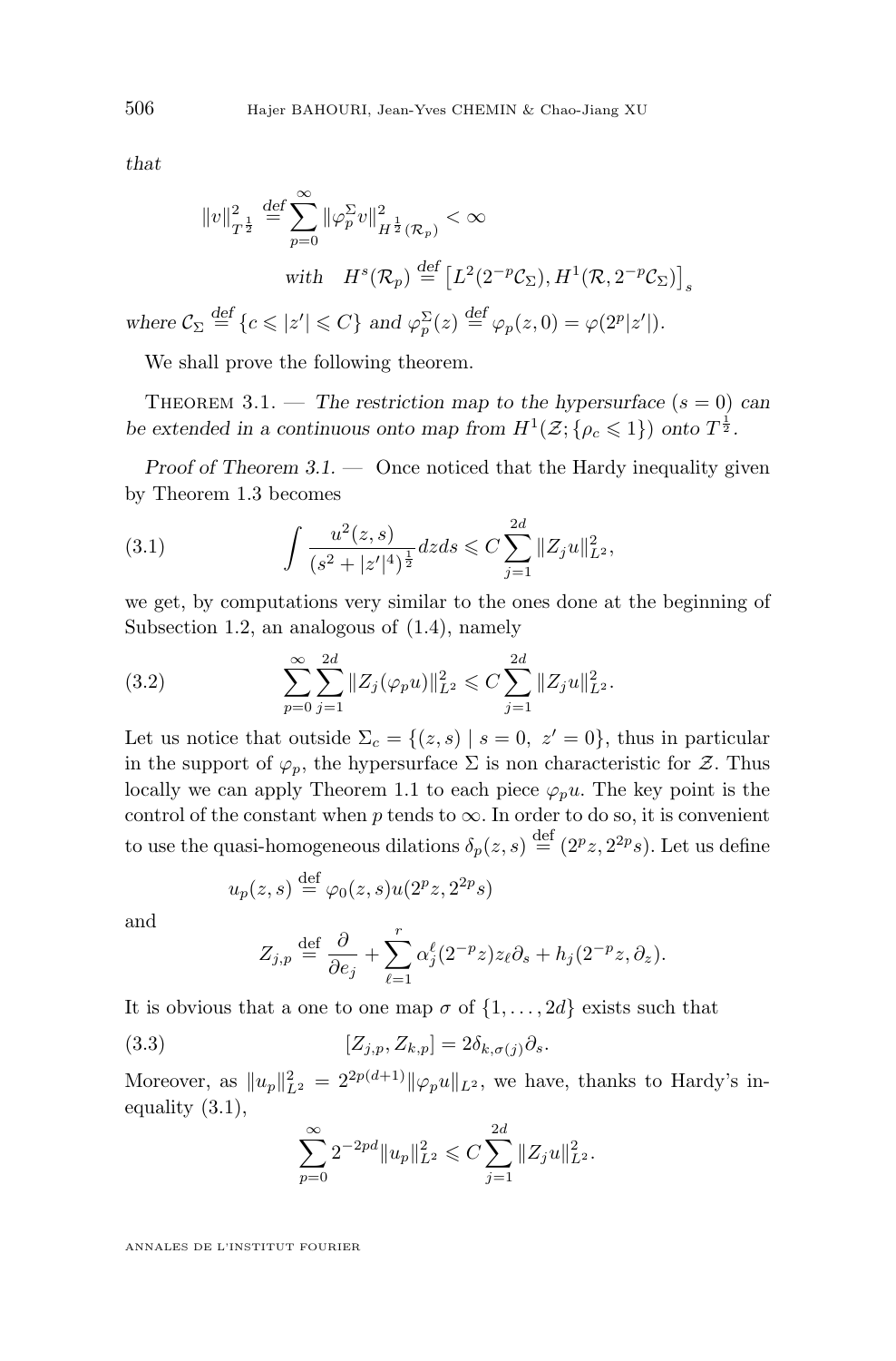<span id="page-17-0"></span>Applying [\(3.2\)](#page-16-0), we infer

$$
(3.4) \qquad \sum_{p=0}^{\infty} 2^{-2pd} \left( \|u_p\|_{L^2}^2 + \sum_{j=1}^{2d} \|Z_{j,p}u_p\|_{L^2}^2 \right) \leq C \sum_{j=1}^{2d} \|Z_j u\|_{L^2}^2.
$$

On the support of  $\varphi_0$ , the hypersurface  $(s = 0)$  is non characteristic with respect to the family  $(Z_{i,p})_{1\leq i\leq 2d}$  because, for j between 1 and r,

$$
Z_{j,p} = \frac{\partial}{\partial e_j} + h_j(2^{-p}z, \partial_z) + z_j \partial_s.
$$

Let us notice that the transverse component of  $Z_{i,p}$  does not depend on p. Thus we can apply Theorem 4.6 of [\[2\]](#page-23-0) together with a result of interpolation between Sobolev spaces (see Remark 4.2 page 89 in [\[7\]](#page-24-0)) to each  $u_p$ . Using that  $||u_p||_{H^1(\mathcal{Z}_p)} = 2^{2pd} ||\varphi_p u||_{H^1(\mathcal{Z})}$ , this gives in particular that a constant  $C$  exists (independent of  $p$ ) such that

$$
(3.5) \t\t ||\gamma(u_p)||_{[L^2(\mathbb{R}^{2d}), H^1(\widetilde{\mathcal{R}}_p, \mathbb{R}^{2d})]_{\frac{1}{2}}} \leq C2^{2pd} ||\varphi_p u||_{H^1(\mathcal{Z})}
$$

with  $\widetilde{\mathcal{R}}_p$  is the union of

 $\mathcal{R}_p = (\widetilde{\varphi}_0^{\Sigma}(Z_{j,p} \cdot s)Z_{k,p} - \varphi_0^{\Sigma}(Z_{k,p} \cdot s)Z_{j,p})_{1 \leq j,k \leq 2d}$  and  $((1 - \widetilde{\varphi}_0^{\Sigma})\partial_j)_{1 \leq j \leq 2d}$ where  $\widetilde{\varphi}_0^{\Sigma}$  is a smooth function supported in  $\mathcal{C}_{\Sigma}$  such that  $\widetilde{\varphi}_0^{\Sigma} \equiv 1$  near the support of  $\varphi_0^{\Sigma}$ .

At this point, let us recall the definition of complex interpolation. For details of this theory, we refer in particular to [\[5\]](#page-24-0) and [\[11\]](#page-24-0).

DEFINITION 3.2. — Let  $(\mathcal{H}_j, \|\cdot\|_j)_{j\in\{0,1\}}$  be two Hilbert spaces such that  $\mathcal{H}_1$  is densely included in  $\mathcal{H}_0$ . Let  $\mathcal{F}(\mathcal{H}_0, \mathcal{H}_1)$  be the space of holomor*phic functions* f from the strip  $0 < \Re\epsilon \leq 1$  *into*  $\mathcal{H}_0$  such that  $f(j + it)$ *is continuous and vanishes at infinity in*  $\mathcal{H}_i$ *. Then, for*  $\theta \in ]0,1[$ *, the space*  $[\mathcal{H}_0, \mathcal{H}_1]_\theta$  *is* 

$$
[\mathcal{H}_0, \mathcal{H}_1]_{\theta} \stackrel{\text{def}}{=} \left\{ v \in L^2 \mid \exists f \in \mathcal{F}(\mathcal{H}_0, \mathcal{H}_1) \mid f(\theta) = v \right\}
$$

*equipped with the norm*

$$
||v||_{\left[\mathcal{H}_0,\mathcal{H}_1\right]_\theta} \stackrel{\text{def}}{=} \inf_{f \in \mathcal{F}(\mathcal{H}_0,\mathcal{H}_1)} \max_{j \in \{0,1\}} \sup_{t \in \mathbb{R}} ||f(j+it)||_{\mathcal{H}_j}.
$$

As the support of  $\gamma(u_p)$  is included in the support of  $\varphi_0^{\Sigma}$ , let us consider a smooth function  $\varphi_1^{\Sigma}$  supported in the set where  $\varphi_0^{\Sigma}$  has value 1 and such that  $\varphi_1^{\Sigma}$  has value 1 near the support of  $\varphi_0^{\Sigma}$ . If f is a function in  $\mathcal{F}(L^2(\mathbb{R}^{2d}), H^1(\widetilde{\mathcal{R}}_p, \mathbb{R}^{2d}))$  such that  $f(1/2) = v$ , then the function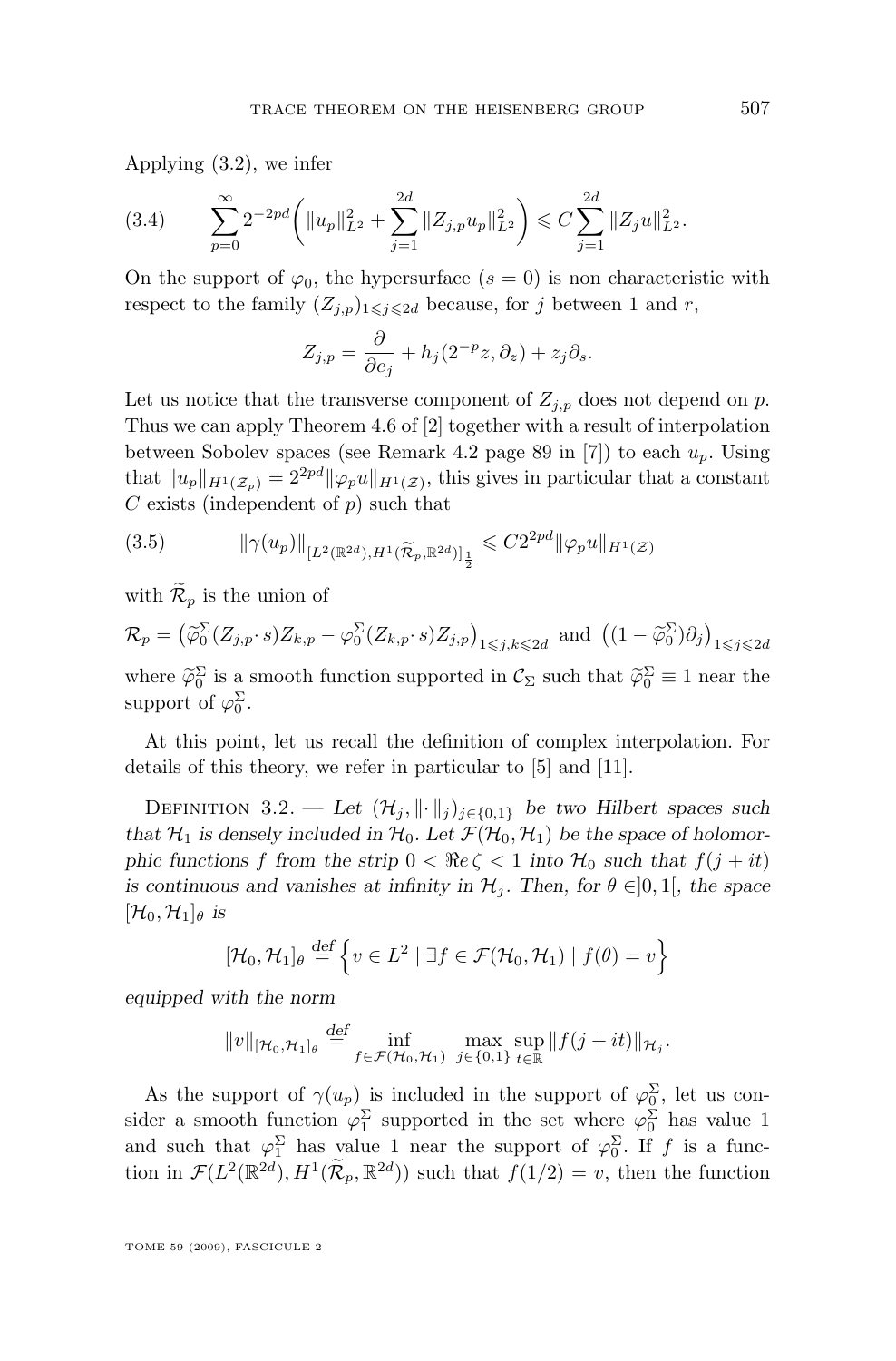$\zeta \mapsto \varphi_1 f(\zeta)$  belongs to  $\mathcal{F}(L^2(\mathcal{C}_{\Sigma}), H^1(\mathcal{R}_p, \mathcal{C}_{\Sigma}))$  and  $\varphi_1 f(1/2) = v$ . As we obviously have that  $H^1(\mathcal{R}_p, \mathcal{C}_\Sigma) = H^1(\mathcal{R}_p, \mathcal{C}_\Sigma)$ , inequality [\(3.5\)](#page-17-0) becomes

(3.6) 
$$
\|\gamma(u_p)\|_{[L^2(\mathcal{C}_{\Sigma}),H^1(\mathcal{R}_p,\mathcal{C}_{\Sigma})]_{\frac{1}{2}}} \leq C2^{2pd} \|\varphi_p u\|_{H^1(\mathcal{Z})}.
$$

Moreover, dilations on  $\mathbb{R}^{2d}$  of ratio  $2^{-p}$  maps  $L^2(\mathcal{C}_{\Sigma})$  (resp.  $H^1(\mathcal{R}_p, \mathcal{C}_{\Sigma})$ ) into  $L^2(2^{-p}\mathcal{C}_\Sigma)$  (resp.  $H^1(\mathcal{R}, 2^{-p}\mathcal{C}_\Sigma)$ ) with norm equal to  $2^{-pd}$ . Thus by the functorial property of complex interpolation, inequality (3.6) becomes

(3.7) 
$$
\|\gamma(\varphi_p u)\|_{H^{\frac{1}{2}}(\mathcal{R}_p)} \leqslant C \|\varphi_p u\|_{H^1(\mathcal{Z})}.
$$

Inequality [\(3.2\)](#page-16-0) implies that  $\gamma$  can be extended to a continuous linear map from  $H^1(\mathcal{Z})$  into  $T^{\frac{1}{2}}$ .

In order to prove that  $\gamma$  is onto, let us consider  $v \in T^{\frac{1}{2}}$ . By definition of  $T^{\frac{1}{2}}$ , and after dilation, we infer that

$$
(3.8) \quad \|\varphi_0^{\Sigma}v(2^{-p}\cdot)\|_{[L^2(\mathcal{C}_{\Sigma}),H^1(\mathcal{R}_p,\mathcal{C}_{\Sigma})]_{\frac{1}{2}}} \leqslant C2^{pd}c_p\|v\|_{T^{\frac{1}{2}}}\text{ with }\sum_p c_p^2 = 1.
$$

As  $L^2(\mathcal{C}_{\Sigma})$  (resp.  $H^1(\mathcal{R}_p, \mathcal{C}_{\Sigma})$ ) is a subspace of  $L^2(\mathbb{R}^{2d})$  (resp.  $H^1(\widetilde{\mathcal{R}}_p; \mathbb{R}^{2d})$ ), using Theorem 4.6 of  $[2]$  together with Remarque 4.2 of  $[7]$  and  $(3.8)$ , we claim the existence of a function  $\tilde{u}_p$  in the space  $H^1(\mathbb{Z}_p)$  such that a con-<br>start C (independent of n) ovide which estiglise for any n stant C (independent of  $p$ ) exists which satisfies, for any  $p$ ,

(3.9) 
$$
\|\tilde{u}_p\|_{H^1(\widetilde{\mathcal{Z}}_p)} \leqslant C2^{pd}c_p \|v\|_{T^{\frac{1}{2}}} \text{ with } \sum_p c_p^2 = 1
$$

where  $\widetilde{\mathcal{Z}}_p$  is the union of the families

$$
(\widetilde{\varphi}_0 Z_{j,p})_{1 \le j,k \le 2d}
$$
,  $((1 - \widetilde{\varphi}_0)\partial_j)_{1 \le j \le 2d}$  and  $(1 - \widetilde{\varphi}_0)\partial_s$ .

Let us consider a smooth function  $\varphi_1$  supported in the domain where  $\widetilde{\varphi}$  has value 1 and such that  $\varphi_1 \equiv 1$  near the support of  $\varphi_0$ . Defining  $u_p \stackrel{\text{def}}{=} \varphi_1 \widetilde{u}_p$ , we have, by definition of  $\mathcal{R}_p$  and by (3.9)

$$
u_p \in H^1(\widetilde{\mathcal{Z}}_p, \mathcal{C}_{\Sigma}) = H^1(\mathcal{Z}_p, \mathcal{C}_{\Sigma})
$$
 and  $||u_p||_{H^1(\mathcal{R}_p)} \leq C ||\widetilde{u}_p||_{H^1(\widetilde{\mathcal{R}}_p, \mathcal{C}_{\Sigma})}$ .

After dilation, this gives

$$
\sum_{p} \|u_p(2^p \cdot)\|_{H^1(\mathcal{Z})}^2 \leqslant C \|v\|_{T^{\frac{1}{2}}}^2.
$$

As an integer  $N_0$  exists such that

$$
|p - p'| \ge N_0 \Longrightarrow u_p(2^p \cdot) \perp u_{p'}(2^{p'} \cdot) \quad \text{in} \quad H^1(\mathcal{Z}),
$$

the series  $(u_p(2^p\cdot))_p$  converge in  $H^1(\mathcal{Z})$  to a function u whose trace is obviously v. This concludes the proof of Theorem [3.1.](#page-16-0)  $\Box$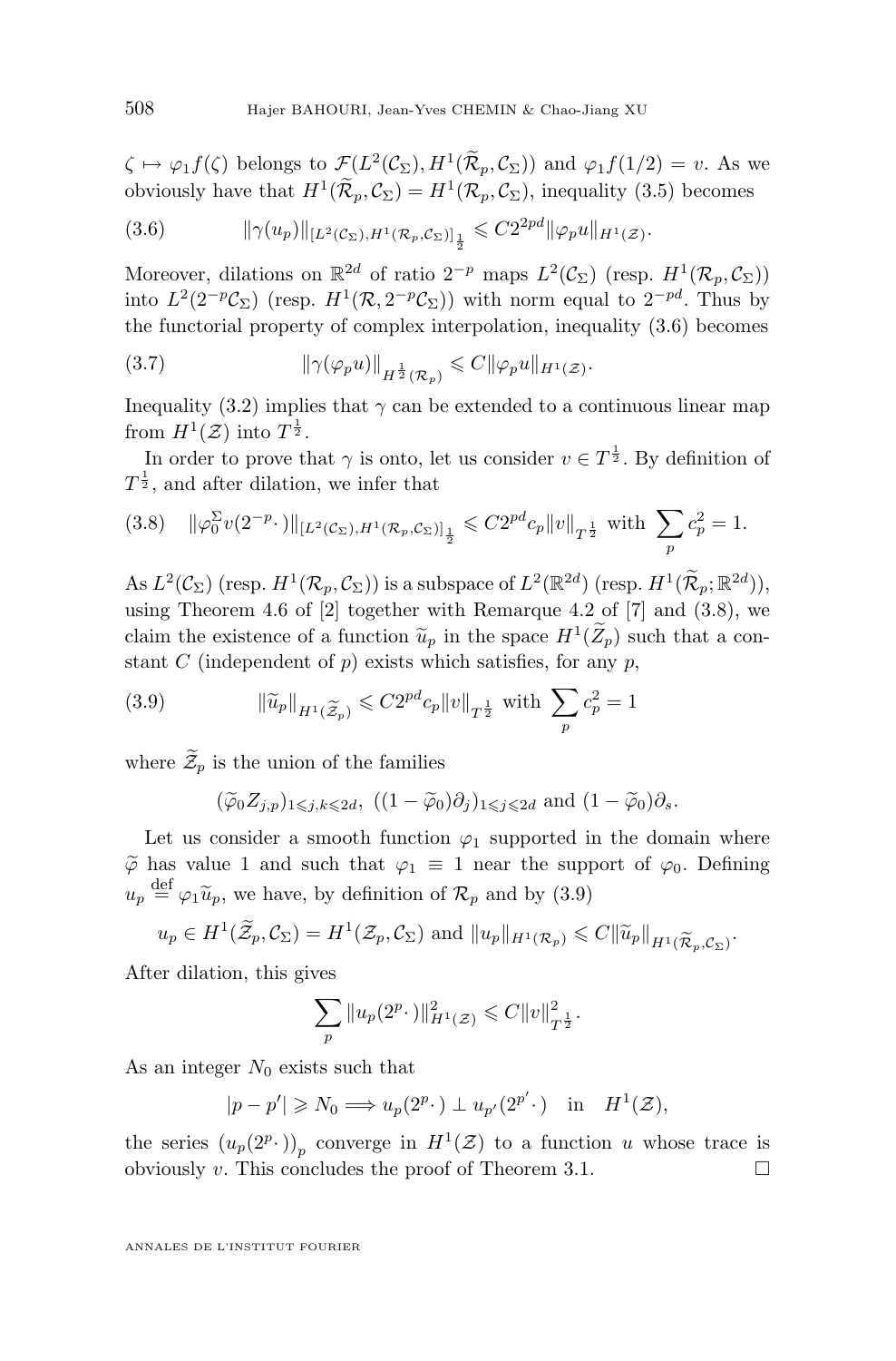<span id="page-19-0"></span>*Remark.*  $\cdots$  The trace lifting theorem provides functions in  $H^1(\mathbb{H}^d)$  supported in a set of the form  $s^2 \leq C(|x|^2 + |y|^2)^2$ . It obviously prevents, using this method, to prove trace lifting theorem for very regular (for instance continuous) functions.

#### **3.3. The space of trace as an interpolation space**

The description given by Theorem [3.1](#page-16-0) is not totally satisfactory. We want to describe this space of trace as an interpolation space to get Theorem [1.2.](#page-5-0) In order to do so, let us define, for  $s \in [0, 1]$ , the space

$$
T^s\stackrel{\rm def}{=}\Big\{v\in L^2\mid\|v\|_{T^s}^2\stackrel{\rm def}{=}\sum_p\|\varphi_p^\Sigma v\|_{H^s(\mathcal{R}_p)}^2<\infty\Big\}.
$$

Let us start with the proof of the following lemma.

LEMMA 3.2. — The space  $T^1$  is equal to  $H^1(\mathcal{R})$  and the norm are equiv*alents.*

*Proof of Lemma* 3.2.  $-$  By definition of the norm on  $H^1(\mathcal{R}_p)$ , we have  $\|(\varphi_p^{\Sigma}v)(2^{-p}\cdot)\|_{H^1(\mathcal{R}_p)}^2 = \|(\varphi_p^{\Sigma}v)(2^{-p}\cdot)\|_{L^2}^2 + \sum$  $_{j,k}$  $\|\mathcal{R}_{j,k,p}\left((\varphi_p^\Sigma v)(2^{-p}\cdot)\right)\|_{L^2}^2.$ 

By definition of  $R_{j,k,p}$ , we have

$$
2^{-2pd} \|\mathcal{R}_{j,k,p}\left((\varphi_p^{\Sigma} v)(2^{-p}\cdot)\right)\|_{L^2}^2 = \|\mathcal{R}_{j,k}(\varphi_p^{\Sigma} v)\|_{L^2}^2.
$$

By Leibnitz formula and by definition of  $\varphi_p^{\Sigma}$ , we have

$$
R_{j,k}(\varphi_p^{\Sigma}v)(z) = \varphi_p^{\Sigma}R_{j,k} \cdot v(z) + (R_{j,k} \cdot \varphi_p^{\Sigma})v(z)
$$
  
= 
$$
\varphi_p^{\Sigma}(z)(R_{j,k} \cdot v)(z) + 2^p(R_{j,k} \cdot |z'|)\varphi'(2^p|z'|)v(z).
$$

As the vector fields  $R_{j,k}$  vanishes at 0, we have

$$
\sup_{p,j,k} \|R_{j,k}\varphi_p^{\Sigma}\|_{L^{\infty}} < \infty.
$$

This gives that

$$
\left|R_{j,k}(\varphi_p^{\Sigma}v)(z)-\varphi_p^{\Sigma}R_{j,k}v(z)\right|\leqslant C\varphi'(2^p|z'|)|v(z)|.
$$

As, for some positive integer  $N_0$ , the support of the two functions  $\varphi(2^p|z'|)$ and  $\varphi(2^{p'}|z'|)$  are disjoint when  $|p-p'| \ge N_0$ , this gives the lemma.

Now Theorem [1.2](#page-5-0) will be an easy consequence of the following abstract interpolation lemma.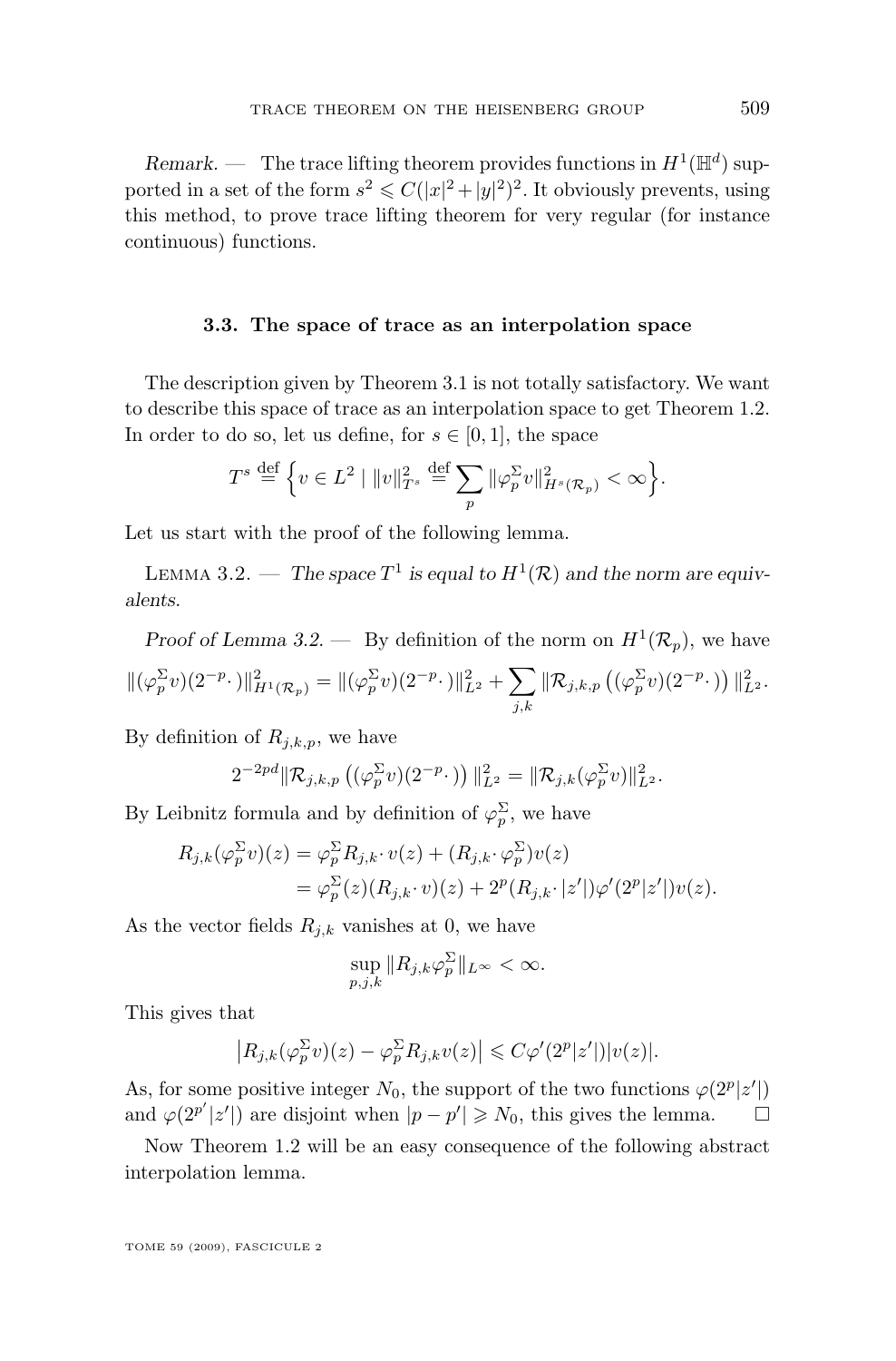<span id="page-20-0"></span>LEMMA 3.3. — Let us consider  $(\mathcal{H}_j, \|\cdot\|_j)_{j\in\{0,1\}}$  *two Hilbert spaces such that*  $\mathcal{H}_1$  *is densely included in*  $\mathcal{H}_0$  *and a family*  $(\mathcal{H}_{i,p})_{(i,p)\in\{0,1\}\times\mathbb{N}}$  *such that, for any* p,  $\mathcal{H}_{j,p}$  *is a closed subset of*  $\mathcal{H}_j$ *.* 

Let us assume that a family of  $(\Lambda_p)_{p \in \mathbb{N}}$  of (unbounded) selfadjoints op*erators on*  $\mathcal{H}_{0,p}$  *exists such that*  $\mathcal{H}_{1,p}$  *equals to the domain of*  $\Lambda_p$  *and* 

(3.10) 
$$
\forall u \in \mathcal{H}_{1,p}, \ ||u||_{\mathcal{H}_1} \sim ||\Lambda_p u||_{\mathcal{H}_0}.
$$

Let us assume in addition that a family of operators  $(A_p)_{p \in \mathbb{N}}$  exists such *that, for any*  $(j, p)$  *in*  $\{0, 1\} \times \mathbb{N}$ *, the operator*  $A_p$  *is continuous from*  $\mathcal{H}_j$ *into*  $\mathcal{H}_{j,p}$  *and* 

(3.11) 
$$
\forall v \in \mathcal{H}_j, \lim_{p \to \infty} \left\| v - \sum_{p=0}^N v_p \right\| = 0 \text{ and } \|v\|_{\mathcal{H}_j}^2 \sim \sum_p \|A_p v\|_{\mathcal{H}_j}^2.
$$

*Then,*

$$
[\mathcal{H}_0, \mathcal{H}_1]_s = \left\{ v \in \mathcal{H}_0 \mid ||v||_{T^s}^2 \stackrel{\text{def}}{=} \sum_{p=0}^{\infty} ||A_p v||_{\mathcal{H}_{s,p}}^2 \right\}
$$
  
with  $\mathcal{H}_{s,p} \stackrel{\text{def}}{=} [\mathcal{H}_{0,p}, \mathcal{H}_{1,p}]_s$ .

*Proof of Lemma [3.3.](#page-19-0) —* It is enough to prove that the two norms are equivalent on the dense space of  $v$  such that

$$
v = \sum_{p=0}^{N} v_p \text{ with } v_p \in \mathcal{H}_{1,p}.
$$

Let us first estimate  $||v||_{\llbracket \mathcal{H}_0, \mathcal{H}_1 \rrbracket_s}$ . By definition of the norm on  $\mathcal{H}_{s,p}$ , a function  $f_p$  exists in  $\mathcal{F}(\mathcal{H}_{0,p}, \mathcal{H}_{1,p})$  such that

$$
f_p(s) = A_p v
$$
 and  $\max_{j \in \{0,1\}} \sup_{t \in \mathbb{R}} ||f_p(j+it)||_{\mathcal{H}_j} \le 2||A_p v||_{\mathcal{H}_{s,p}}$ .

Now let us define

$$
F_N(\zeta) \stackrel{\text{def}}{=} e^{\zeta^2 - s^2} \sum_{p=0}^N f_p(\zeta).
$$

As the sum is finite, it is obvious that  $F_N$  belongs to  $\mathcal{F}(\mathcal{H}_0, \mathcal{H}_1)$ . Because of  $(3.11)$ , we have, for  $j \in \{0, 1\}$ ,

$$
||F_N(j+it)||_{\mathcal{H}_j}^2 \leq C e^{-t^2} \sum_{p=0}^N ||f_p(j+it)||_{\mathcal{H}_j}^2
$$
  

$$
\leq C e^{-t^2} \sum_{p=0}^N ||A_p v||_{\mathcal{H}_{s,p}}^2 \leq C ||v||_{T^s}^2.
$$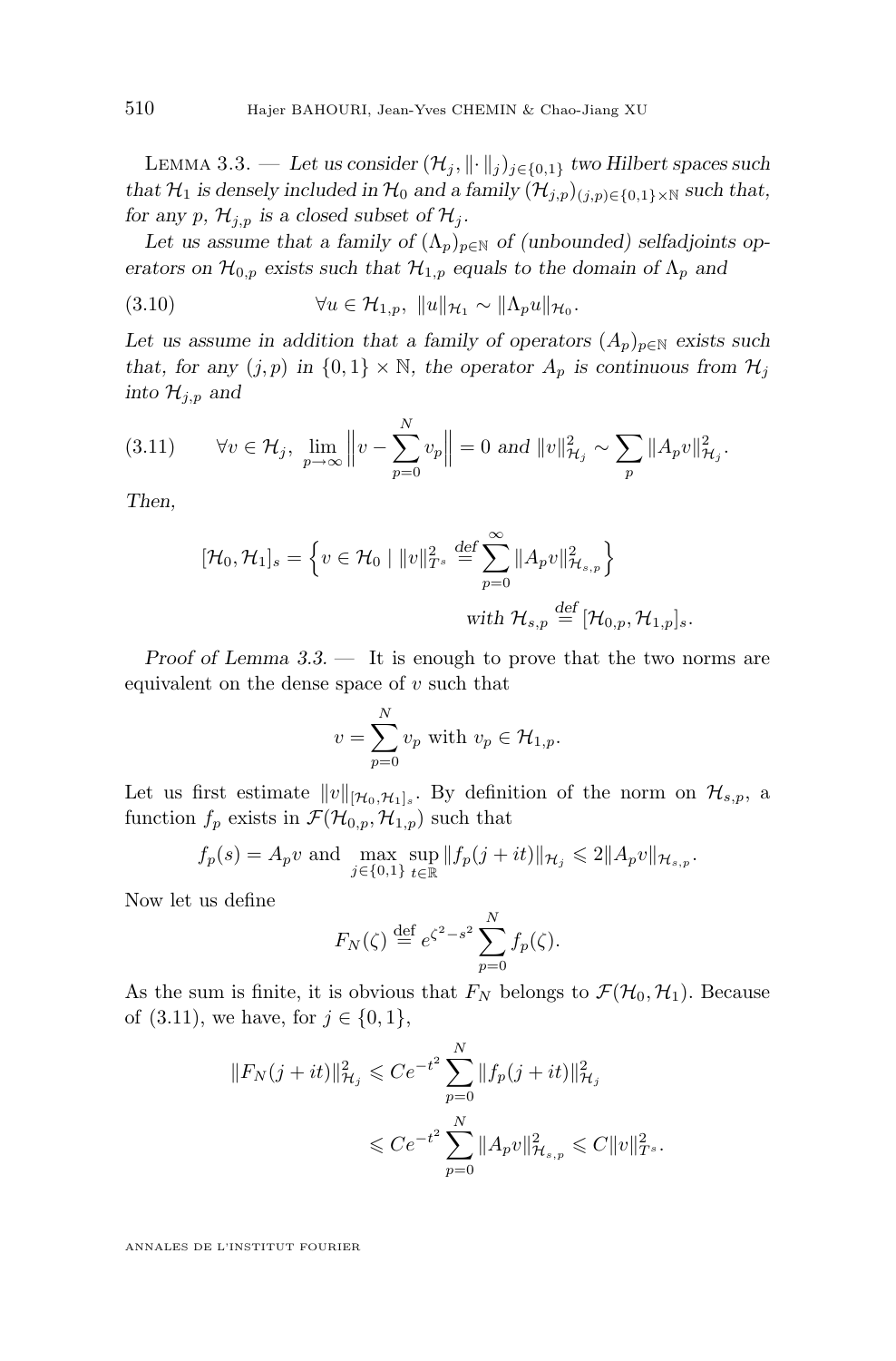Thus by definition of the complex interpolation norm, we deduce that

$$
||v||_{[\mathcal{H}_0,\mathcal{H}_1]_s}\leqslant C||v||_{T^s}.
$$

Now let us estimate  $||v||_{T^s}$ . In order to do so, let us consider F in  $\mathcal{F}(\mathcal{H}_0, \mathcal{H}_1)$ such that

$$
F(s) = v \text{ and } \max_{j \in \{0,1\}} \sup_{t} ||F(j+it)||_{\mathcal{H}_j} \le 2||v||_{[\mathcal{H}_0, \mathcal{H}_1]_s}.
$$

For a greater than 1, let us introduce

$$
\mathcal{N}_a(\zeta) \stackrel{\text{def}}{=} e^{\zeta^2 - s^2} \sum_{p=0}^N \int_1^a \lambda^{2\zeta} d\mu_p(A_p F(\zeta), A_p F(\zeta))
$$

where  $\mu_p$  is the spectral measure of  $\Lambda_p$ . Then, by using [\(3.10\)](#page-20-0) and [\(3.11\)](#page-20-0),

$$
|\mathcal{N}_a(j+it)| \leq C e^{-t^2} \left| \int_1^a \lambda^{2it} \lambda^{2j} d\mu_p \left( A_p F(j+it), A_p F(j+it) \right) \right|
$$
  

$$
\leq C e^{-t^2} \sum_{p=0}^N \int_1^a \lambda^{2j} d\mu_p \left( A_p F(j+it), A_p F(j+it) \right)
$$
  

$$
\leq C e^{-t^2} \sum_{p=0}^N \| A_p F(j+it) \|_{\mathcal{H}_j}^2
$$
  

$$
\leq C e^{-t^2} \| F_j(j+it) \|_{\mathcal{H}_j}^2
$$
  

$$
\leq C \|v\|_{[{\mathcal{H}_0, {\mathcal{H}_1}]_s}^2.
$$

Then using the Phragmen-Lindelöf principle, we get that

$$
\mathcal{N}_a(s) \leqslant \sup_t |\mathcal{N}_a(it)|^{1-s} |\mathcal{N}_a(1+it)|^s \leqslant C ||v||^2_{[\mathcal{H}_0, \mathcal{H}_1]_s}.
$$

Thus a constant  $C$  exists such that, for any  $a$ ,

(3.12) 
$$
\sum_{p=0}^{N} \int_{1}^{a} \lambda^{2s} d\mu_{p}(A_{p}v, A_{p}v) \leq C ||v||_{[\mathcal{H}_{0}, \mathcal{H}_{1}]_{s}}^{2}.
$$

By definition of  $\mathcal{H}_{s,p}$  and using that

$$
||w||_{\mathcal{H}_{s,p}}^2 = \int_1^\infty \lambda^{2s} d\mu_p(w, w),
$$

we infer by passing to the limit when  $a$  tends to infinity in  $(3.12)$  that

$$
\sum_{p=0}^N \|A_p v\|_{\mathcal{H}_{s,p}}^2 \leqslant C \|v\|_{[\mathcal{H}_0, \mathcal{H}_1]_s}^2.
$$

This conclude the proof of Lemma [3.3.](#page-19-0)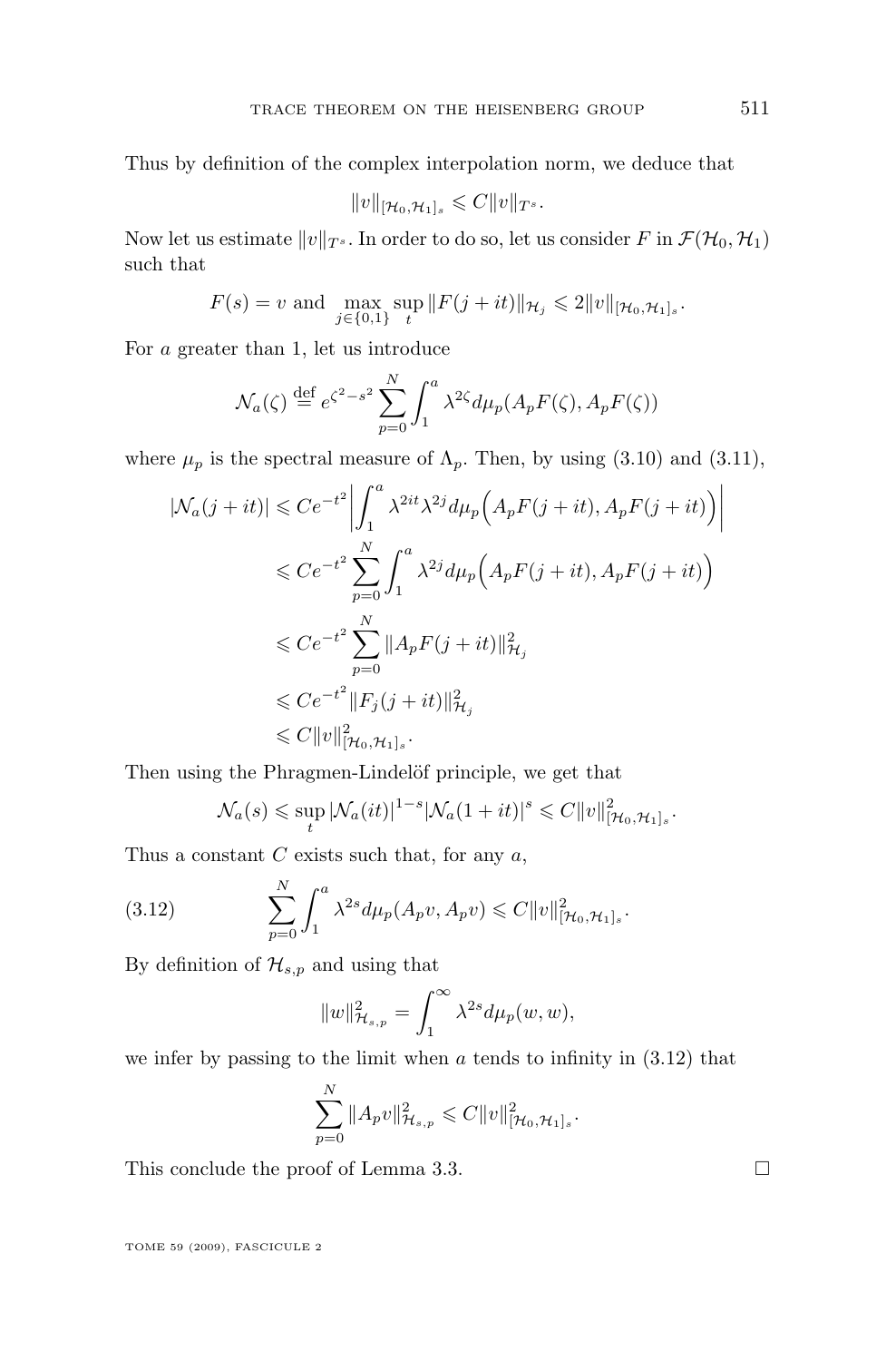#### **3.4. Conclusion of the proof of Theorem [1.2](#page-5-0)**

<span id="page-22-0"></span>Theorem [1.2](#page-5-0) follows, observing that the hypothesis of Lemma [3.3](#page-19-0) are satisfied with  $\mathcal{H}_0 = L^2$ ,  $\mathcal{H}_1 = H^1(\mathcal{R})$ ,  $\mathcal{H}_{j,p}$  is the set of v in  $\mathcal{H}_j$  supported in  $2^{-p}C$  and  $\Lambda_p$  is the square root of Dirichlet realization on  $2^{-p}C$  of the operator

$$
\text{Id} + \Delta_{\Sigma} \text{ with } \Delta_{\Sigma} \stackrel{\text{def}}{=} \sum_{j,k} \mathcal{R}_{j,k}^{\star} \mathcal{R}_{j,k}.
$$

To be able to apply Lemma [3.3,](#page-19-0) and then to conclude the proof of Theorem [1.2,](#page-5-0) it is enough to prove the following proposition.

PROPOSITION 3.2.  $-$  *A* neighbourhood *V* of  $w_0$  exists such that the *operator*  $\Delta_{\Sigma}$  *is selfadjoint on*  $L^2(V)$  *with domain* 

$$
\{v \in L^2(V) \mid \forall (j,k,j',k') \in \{1,\ldots,2d\}^4, R_{j,k}v \in L^2(V) \}
$$
  
and  $R_{j,k}R_{j',k'}v \in L^2(V)$ .

*Proof of Proposition 3.2. —* Up to an omitted regularization process, it is enough to prove that, for any  $v \in \mathcal{D}(V)$ ,

$$
(3.13) \quad \sum_{j,k} \|R_{j,k}v\|_{L^2}^2 + \sum_{j,k,j',k'} \|R_{j,k}R_{j',k'}v\|_{L^2}^2 \leq C \Big( \|v\|_{L^2}^2 + \|\Delta_\Sigma v\|_{L^2}^2 \Big).
$$

Let us start with the observation that

$$
\sum_{j,k} ||R_{j,k}v||_{L^2}^2 \leq C \sum_{j,k} (R_{j,k}v|R_{j,k}v)_{L^2}
$$
\n
$$
\leq C \sum_{j,k} (R_{j,k}^{\star} R_{j,k}v|v)_{L^2}
$$
\n
$$
\leq C (\Delta_{\Sigma}v|v)_{L^2}
$$
\n
$$
\leq C ||\Delta_{\Sigma}v||_{L^2} ||v||_{L^2}.
$$

In order to estimate  $||R_{j,k}R_{j',k'}v||_{L^2}$ , we are going to proceed as in the proof of Lemma [3.2.](#page-19-0) Let us write that

(3.15) 
$$
R_{j,k}R_{j',k'}(\varphi_p v) - \varphi_p R_{j,k}R_{j',k'}v
$$
  
=  $(R_{j,k}\varphi_p)(R_{j',k'}v) + (R_{j',k'}\varphi_p)(R_{j,k}v) + \varphi_p(R_{j,k}R_{j',k'}v).$ 

As the coefficients of the vector fields  $R_{j,k}$  vanish on  $\Sigma_c$ , we have

$$
\sup_{p,j,k,j',k'} \|R_{j,k}\varphi_p\|_{L^\infty} + \|R_{j,k}R_{j',k'}\varphi_p\|_{L^\infty} < \infty.
$$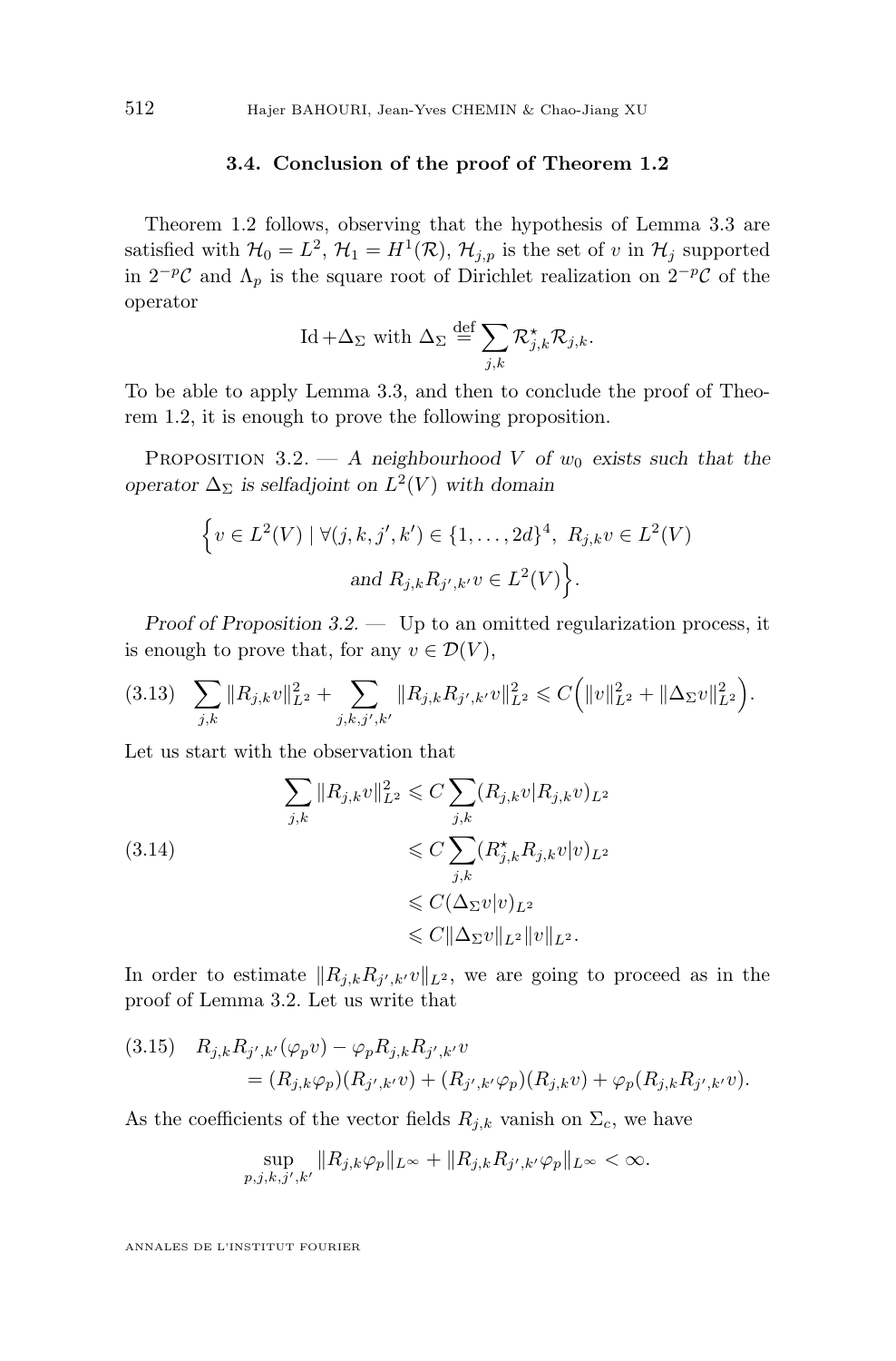<span id="page-23-0"></span>Thus, using [\(3.14\)](#page-22-0), we have

(3.16) 
$$
\|\varphi_p R_{j,k} R_{j',k'} v - R_{j,k} R_{j',k'} (\varphi_p v) \|_{L^2} \leq C c_p \|\Delta_\Sigma v\|_{L^2}^{\frac{1}{2}} \|v\|_{L^2}^{\frac{1}{2}}
$$
  
with 
$$
\sum_{p=0}^{\infty} c_p^2 = 1.
$$

We have

$$
R_{j,k}R_{j',k'}(\varphi_pv)=R_{j,k,p}R_{j',k',p}(\varphi_0v(2^p\cdot)).
$$

Lemma 4.1 of [2] tells us that the systems  $(\mathcal{R}_{j,k,p})_{j,k}$  satisfy the Hörmander condition at order 2 uniformly with respect to  $p$  on  $\mathcal{C}$ . Thus, the classical maximal estimate tells us that

$$
||R_{j,k,p}R_{j',k',p}w||_{L^2} \leqslant C \bigg( \Big\| \sum_{j,k} R_{j,k,p}^\star R_{j,k,p}w \Big\|_{L^2} + \|w\|_{L^2}^2 \bigg).
$$

Applied with  $w = \varphi_0 v(2^p \cdot)$ , this gives

$$
(3.17) \quad ||R_{j,k}R_{j',k'}(\varphi_{p}v)||_{L^{2}}\n\leq C2^{pd} \left( \left\| \sum_{j,k} R_{j,k,p}^{\star} R_{j,k,p} \varphi_{0} v(2^{p} \cdot) \right\|_{L^{2}} + \|\varphi_{0} v(2^{p} \cdot) \|_{L^{2}}^{2} \right) \n\leq C \left( \|\Delta_{\Sigma}(\varphi_{p}v)\|_{L^{2}} + \|\varphi_{p}v\|_{L^{2}} \right).
$$

Then (3.16) implies that

$$
\|\Delta_{\Sigma}(\varphi_{p}v) - \varphi_{p}\Delta_{\Sigma}v\|_{L^{2}} \leq C c_{p} \|\Delta_{\Sigma}v\|_{L^{2}}^{\frac{1}{2}} \|v\|_{L^{2}}^{\frac{1}{2}} \text{ with } \sum_{p=0}^{\infty} c_{p}^{2} = 1.
$$

Thus, by using  $(3.15)$  and  $(3.17)$  we infer that

$$
\|\varphi_p R_{j,k} R_{j',k'} v\|_{L^2} \leq C c_p (\|\Delta_\Sigma v\|_{L^2} + \|v\|_{L^2})
$$
 with  $\sum_{p=0}^{\infty} c_p^2 = 1$ .

This proves  $(3.13)$  and thus Proposition [3.2.](#page-22-0)

BIBLIOGRAPHY

- [1] H. Bahouri, J.-Y. Chemin & I. Gallagher, "Refined Hardy inequalities", *Ann. Sc. Norm. Super. Pisa Cl. Sci. (5)* **5** (2006), no. 3, p. 375-391.
- [2] H. BAHOURI, J.-Y. CHEMIN & C.-J. XU, "Trace and trace lifting theorems in weighted Sobolev spaces", *J. Inst. Math. Jussieu* **4** (2005), no. 4, p. 509-552.
- [3] ———, "Trace theorem on the Heisenberg group on homogeneous hypersurfaces", in *Phase space analysis of partial differential equations*, Progr. Nonlinear Differential Equations Appl., vol. 69, Birkhäuser Boston, Boston, MA, 2006, p. 1-15.
- [4] H. Bahouri, P. Gérard & C.-J. Xu, "Espaces de Besov et estimations de Strichartz généralisées sur le groupe de Heisenberg", *J. Anal. Math.* **82** (2000), p. 93-118.